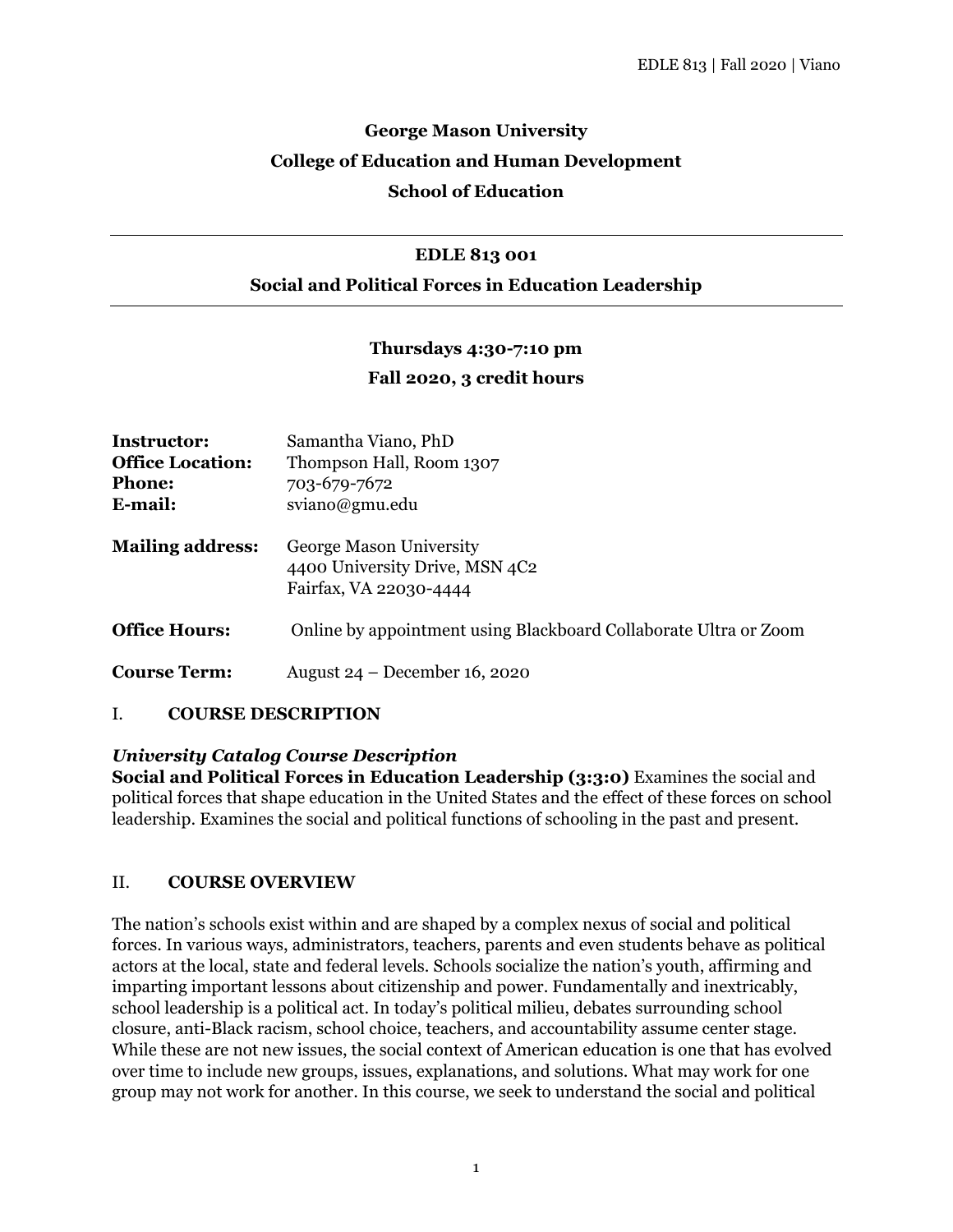forces undergirding school leadership so that this knowledge can lead to better design and implementation of solutions.

This course begins with a consideration of education as a social institution as well as the ways in which education and politics intertwine. In what ways are the schools political? How and in what ways do economic, social and cultural transformations unfolding beyond the schools' doors shape education and school leadership? Where and in what ways is power exercised? The course is divided into four units – Democracy & Demography; Social Stratification in Society and in Schools; Accountability-Driven Policies; and Educators at the Intersection of Reform with a supplementary week on the COVID-19 pandemic – Reflecting on the Present Moment.

## III. **COURSE DELIVERY METHOD**

This course will be delivered 100% fully online using a hybrid synchronous and asynchronous (not "real time") format via the Blackboard learning management system (LMS) housed in the MyMason portal. You will log in to the Blackboard course site using your Mason email name (everything before "@masonlive.gmu.edu") and email password. The course site will be available on August 24<sup>th</sup>, 2020.

Under no circumstances, may students participate in online class sessions (either by phone or Internet) while operating motor vehicles. Further, as expected in a face-to-face class meeting, such online participation requires undivided attention to course content and communication.

## IV. **COURSE MATERIALS**

## *Required Texts*

Carter, P. L., & Welner, K. G. (Eds.). (2013). *Closing the opportunity gap: What America must do to give every child an even chance*. Oxford University Press.

Diem, S. & Welton, A.D. (2020). *Anti-Racist Educational Leadership and Policy: Addressing Racism in Public Education*. Routledge.

## *Other Assigned and Optional Sources*

Assigned and optional source material will be available on their links listed on Blackboard. Assigned sources will also be listed on the tentative schedule below.

## V. **TEACHING AND LEARNING**

Each class will include a variety of activities and exercises. Specific process goals for this class are as follows: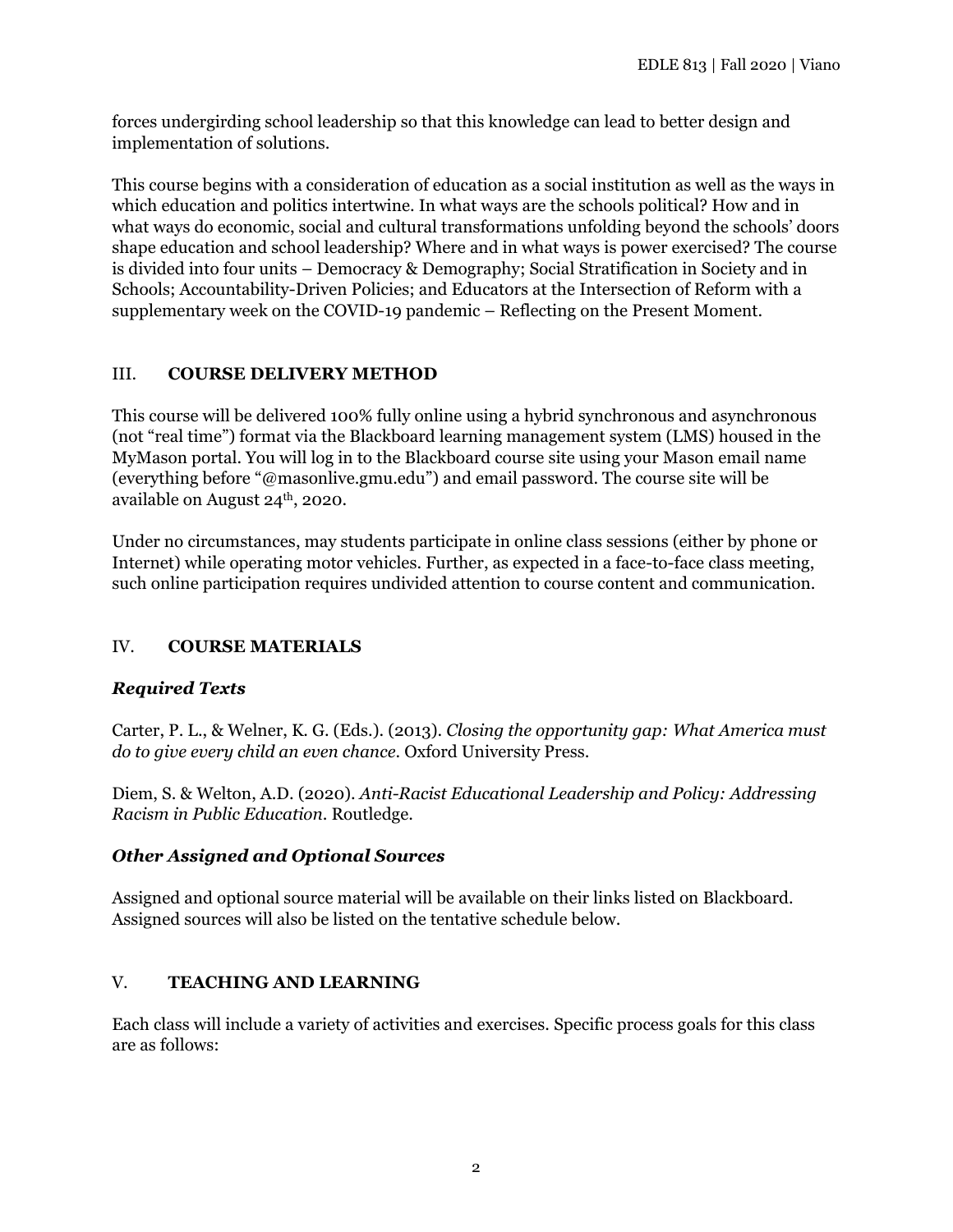- 1. Classes will reflect a balance of activities that encourage the exploration of and the use of research in instructional leadership. To promote an atmosphere that allows us to accomplish this, we will:
	- a. agree to disagree respectfully during class discussions;
	- b. give others a charitable read by assuming good intentions;
	- c. strive to be open to new ideas and perspectives; and
	- d. listen actively to one another.
- 2. Student work will reflect what is expected from researchers. Hence, it is expected that students will:
	- a. write papers that are well-researched, proofread, submitted in a timely fashion, and conform to APA guidelines;
	- b. participate actively in class discussions in a manner that challenges the best thinking of the class; and
	- c. provide constructive feedback to others both on their ideas and on their written work, striving to learn from each other and to test each other's ideas.
- 3. We will endeavor to create an online environment that approximate what we know about learning organizations. Consequently, it is important that we create a space that allows participants to try out new ideas and voice opinions without fear or ridicule or embarrassment. The hallmark of a learning organization is a balance between openness and constructive feedback; hence, everyone is expected to:
	- a. demonstrate appropriate **respect for one another**;
	- b. voice concerns and opinions about the class process openly;
	- c. engage in **genuine inquiry**;
	- d. recognize and celebrate each other's ideas and accomplishments;
	- e. show an awareness of each other's needs; and
	- f. **maintain strict confidentiality** regarding any information shared.

## VI. **COURSE OBJECTIVES**

The course will require students to:

- Understand the relationship between the social context of education and educational leadership and policy;
- Examine the philosophical divisions, competing goals, and array of social and ethical values that undergird educational organizations and the students and families they serve;
- Explore the opportunities and limitations of educational organizations for addressing major social, political, and philosophical dilemmas;
- Examine developments in research and policy related to evaluating key social and economic problems of education in the United States;
- Consider ways in which school leadership is a political act;
- Develop a broad framework that will support and help shape future research;
- And hone critical thinking skills and the craft of academic writing.

Fundamental questions about the relationship between schools and society include: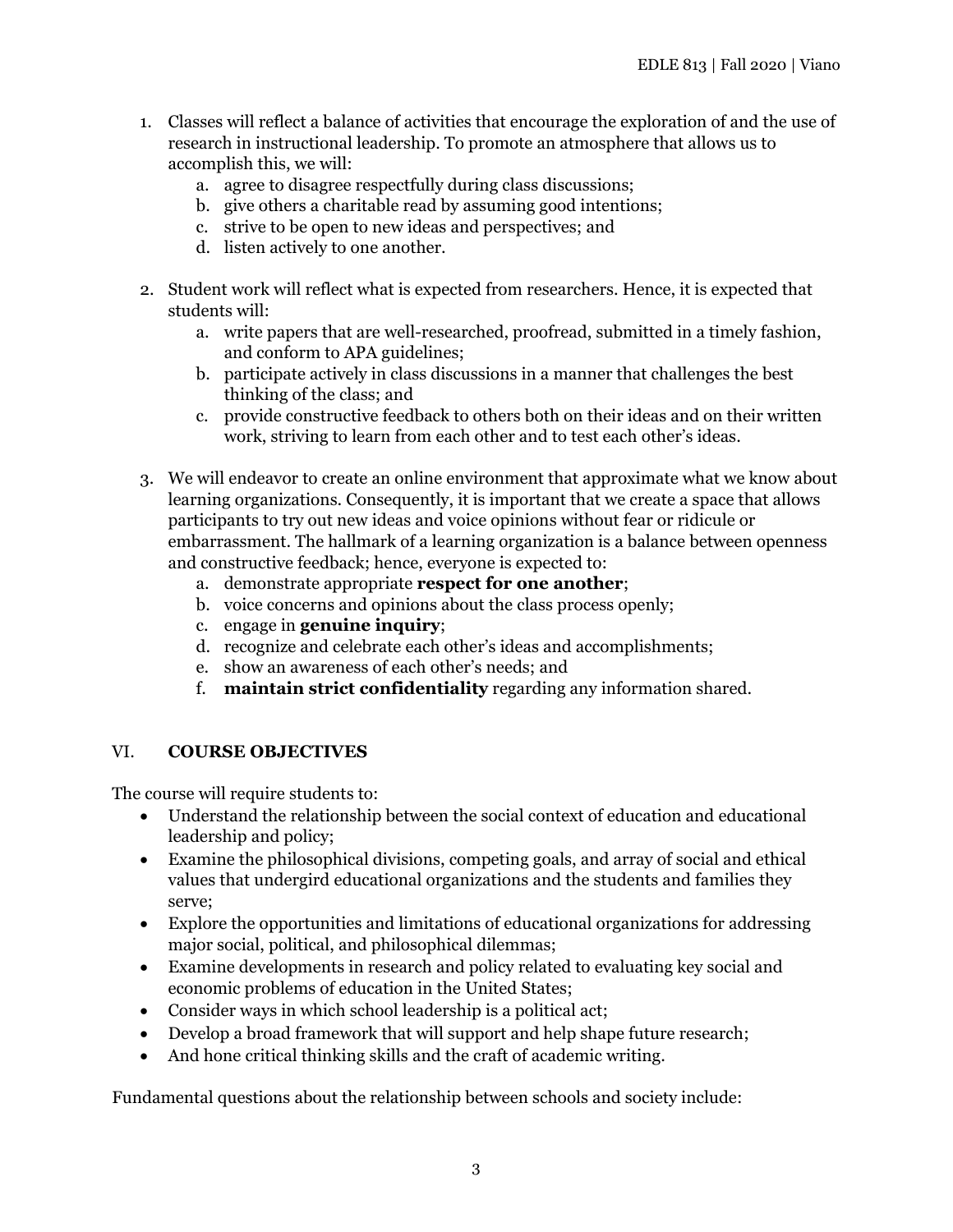- What is the purpose of public education?
- How do race and class affect the educational experiences of students?
- How do neighborhoods and housing policy work with educational institutions to increase, decrease, or mitigate educational inequalities?
- How do interventions in one sector of education affect the outcomes for another sector in the long-term educational pipeline of the United States?
- What elements define the new legal landscape on race and class and education?
- How has accountability, testing, and data reframed the debate about public education?
- What is the role of teachers in society?
- What does it mean to be an effective teacher?
- How are school closure debates informed by their social context?
- What is the role of school leaders in combating anti-Black racism in schools?

## VII. **TECHNOLOGY REQUIREMENTS**

This course will be delivered on GMU's Blackboard platform, so students are required to have access to Blackboard. A Blackboard site is available to all students enrolled in the course at http://mymason.gmu.edu. You need to log on using your GMU username and password. To participate in this course, students will need the following resources:

- High-speed Internet access with standard up-to-date browsers. To get a list of Blackboard's supported browsers see: [https://help.blackboard.com/Learn/Student/Getting\\_Started/Browser\\_Support#suppo](https://help.blackboard.com/Learn/Student/Getting_Started/Browser_Support#supported-browsers) [rted-browsers](https://help.blackboard.com/Learn/Student/Getting_Started/Browser_Support#supported-browsers) To get a list of supported operation systems on different devices see: [https://help.blackboard.com/Learn/Student/Getting\\_Started/Browser\\_Support#tested](https://help.blackboard.com/Learn/Student/Getting_Started/Browser_Support#tested-devices-and-operating-systems) [-devices-and-operating-systems](https://help.blackboard.com/Learn/Student/Getting_Started/Browser_Support#tested-devices-and-operating-systems)
- Consistent and reliable access to their GMU email and Blackboard (at least daily access on weekdays), as these are the official methods of communication for this course.
- Students may be asked to create logins and passwords on supplemental websites and/or to download trial software to their computer or tablet as part of course requirements.
- The following software plug-ins for PCs and Macs are available for free download by clicking on the link next to each plug-in:
	- o Adobe Acrobat Reader:<http://get.adobe.com/reader/>
	- o Windows Media Player:
	- <https://support.microsoft.com/en-us/help/14209/get-windows-media-player> o Apple QuickTime Player: [www.apple.com/quicktime/download/](http://www.apple.com/quicktime/download/)
- You will use **Google Docs** to complete select assignments and to participate in various learning activities throughout the semester.
- **Video/Screencasting Tools:** You will use Kaltura, Jing, Camtasia, or Screencast-O-Matic to record videos throughout the semester.
- **A headset microphone** for use with Blackboard Collaborate we conferencing tool or with Google Hangouts to engage with the instructor. These can also be useful when recording videos for the course.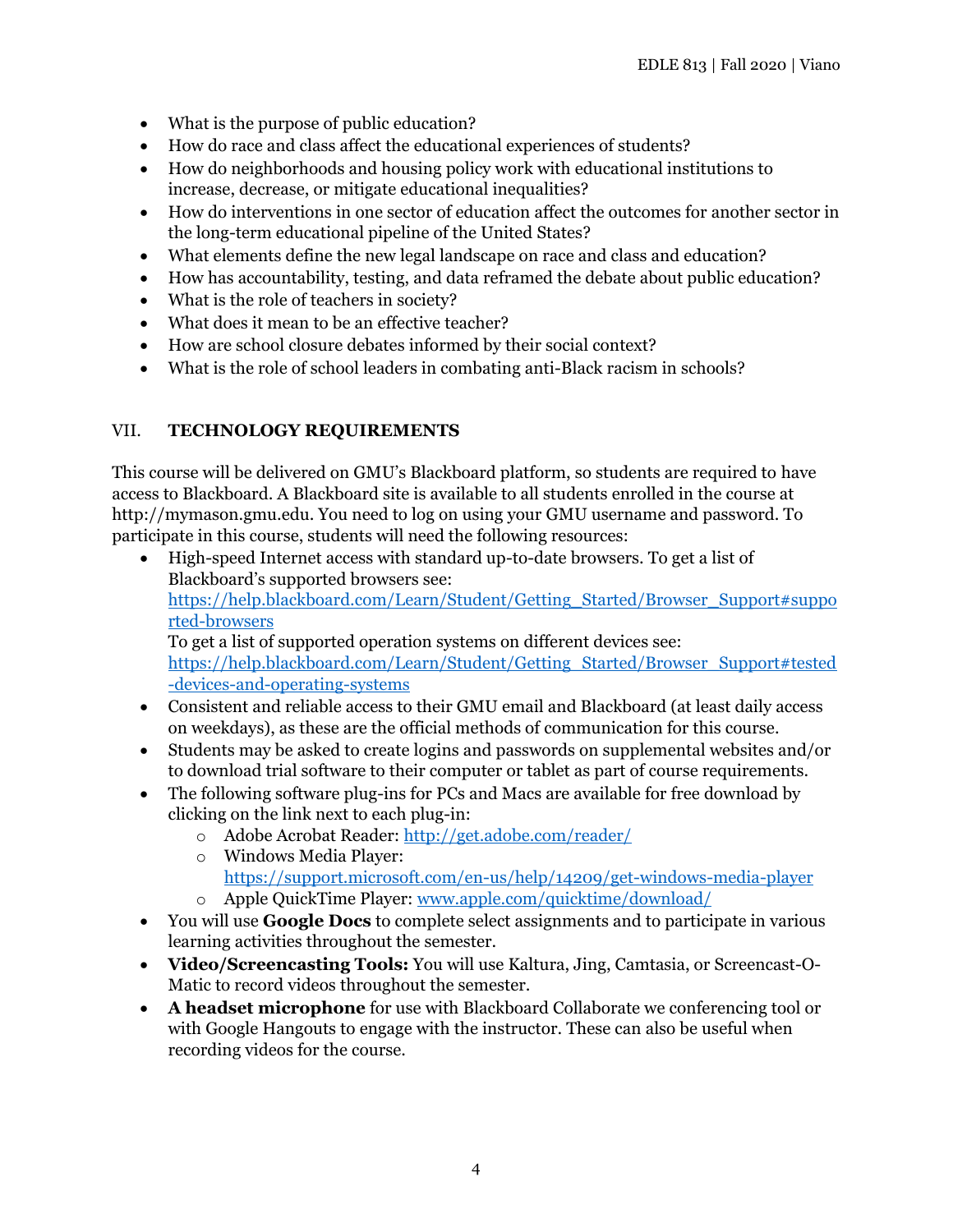Email: Per university policy and in compliance with federal law, I will only communicate with students via their GMU email accounts and will be unable to respond to emails sent from other accounts (i.e., Gmail, yahoo, work email, etc.).

- **All students are required to activate and monitor their GMU e-mail accounts.**
- Any announcements concerning the course will be sent to your GMU email address.
- I will respond to emails within one business day of email receipt (i.e., excluding weekends).
- Video Conferencing: Synchronous sessions will take place on Blackboard Collaborate Ultra. Students are encouraged to communicate with each other and the instructor using Blackboard Collaborate for both group collaboration sessions and the instructor's virtual office hours.

## VIII. **COURSE REQUIREMENTS, PERFORMANCE-BASED ASSESSMENT, AND EVALUATION CRITERIA**

## *General Expectations*

Consistent with the expectations of a PhD-level course, grading is based heavily on student performance in written assignments. The assignments constructed for this course reflect a mix of skills associated with the application of research to education leadership contexts. Overall, written work will be assessed using the following broad criteria:

- Application of concepts embedded in assigned readings and other materials and reinforced in class activities
- The quality of analysis, synthesis, and application
- The ability to write in a clear, concise, and organized fashion

Additionally, a significant portion of the class grade will be based on participation and the contribution you make to class discussion.

## *Specific Performances and Weights*

The overall weights of the various performances are as follows:

## **Class Participation – 20%**

Students are expected to participate actively in class discussions, small group activities, and in serving as critical friends to other colleagues. The following are the elements of class participation taken into consideration:

- **Synchronous sessions will take place on Blackboard Collaborate Ultra 4:30- 6 pm on Thursdays.** Students are expected to attend all synchronous sessions, signing in on time and staying through the duration of the session.
- Students are also expected to fully engage in the asynchronous activities that are supplementing the synchronous session.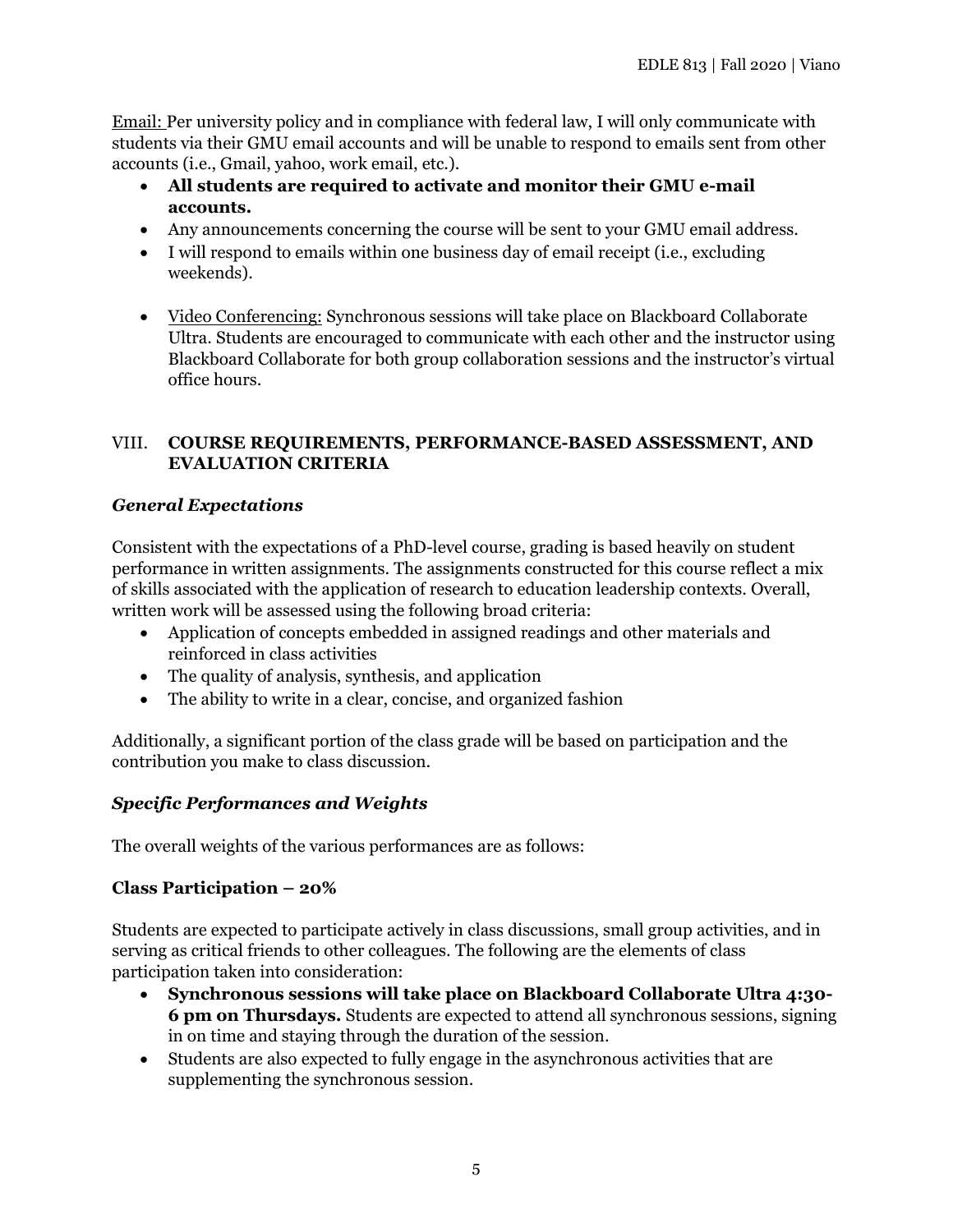- The participation grade will reflect whether students participated in synchronous sessions and asynchronous activities as well as the quality of their participation and evidence of preparation for the activities.
- **If you must be absent, please notify me by e-mail.** More than one absence will result in a reduction in participation points. Arriving at class more than 10 minutes late or leaving more than 10 minutes before the end of class may result in loss of points.

We will begin each session with a brief discussion of the educational policy/leadership news of the week. In order to maximize the utility of these discussions, I suggest signing up for education news and research listservs including the daily email from Education Week and weekly emails from Chalkbeat. I also suggest subscribing to Education Next, IES, EdWorkingPapers at the Annenberg Institute, and AERA. You can also sign up to receive notifications of recently published articles from all of the AERA journals. I also receive updates from think tanks like AEI, the Thomas Fordham Institute, Brookings, and the Urban Institute.

## **Presentation of Readings – 10%**

Students will sign up to lead synchronous discussion activities during one week of class. Students are expected to provide thoughtful questions for effective discussion on that week's topic. You may prepare a lecture, organize a class activity, or lead a discussion. Students must meet with the professor to discuss their plans.

## **Topic Essay – 10%**

Students will submit a 3-4 page essay that offers an overview of their selected issue. The goal of this assignment is to highlight the details of a precise and particular education debate or issue and describe a potential research study on this issue.

- The proposal should address the following questions: Where is this issue visible? Who is involved? What are the competing perspectives surrounding this issue? What is at stake?
- Students will then move beyond the details of the current issue and raise their own research questions. What do you want to learn more about? What do you want to figure out?
- As you write this proposal keep in mind the following important questions: Why is this issue contentious? How can it be solved? In what ways is this issue informed by the larger social and political context?
- Students must use at least 4 articles (popular press, newspaper, education periodical, etc.) to ground their presentation of the debate/issue.
- Proposals should describe the project form, the general issue to be addressed, a general sense of the literature to review around the topic (some examples may be in the syllabus), and a draft version of a research design.

## **Literature Review – 20%**

All successful academic writing hinges from the careful reading of literature on the topic at hand. Rather than summarizing the key points and arguments of a variety of authors, the goal of this exercise is to synthesize a body of scholarship. In 6-7 pages, students will engage the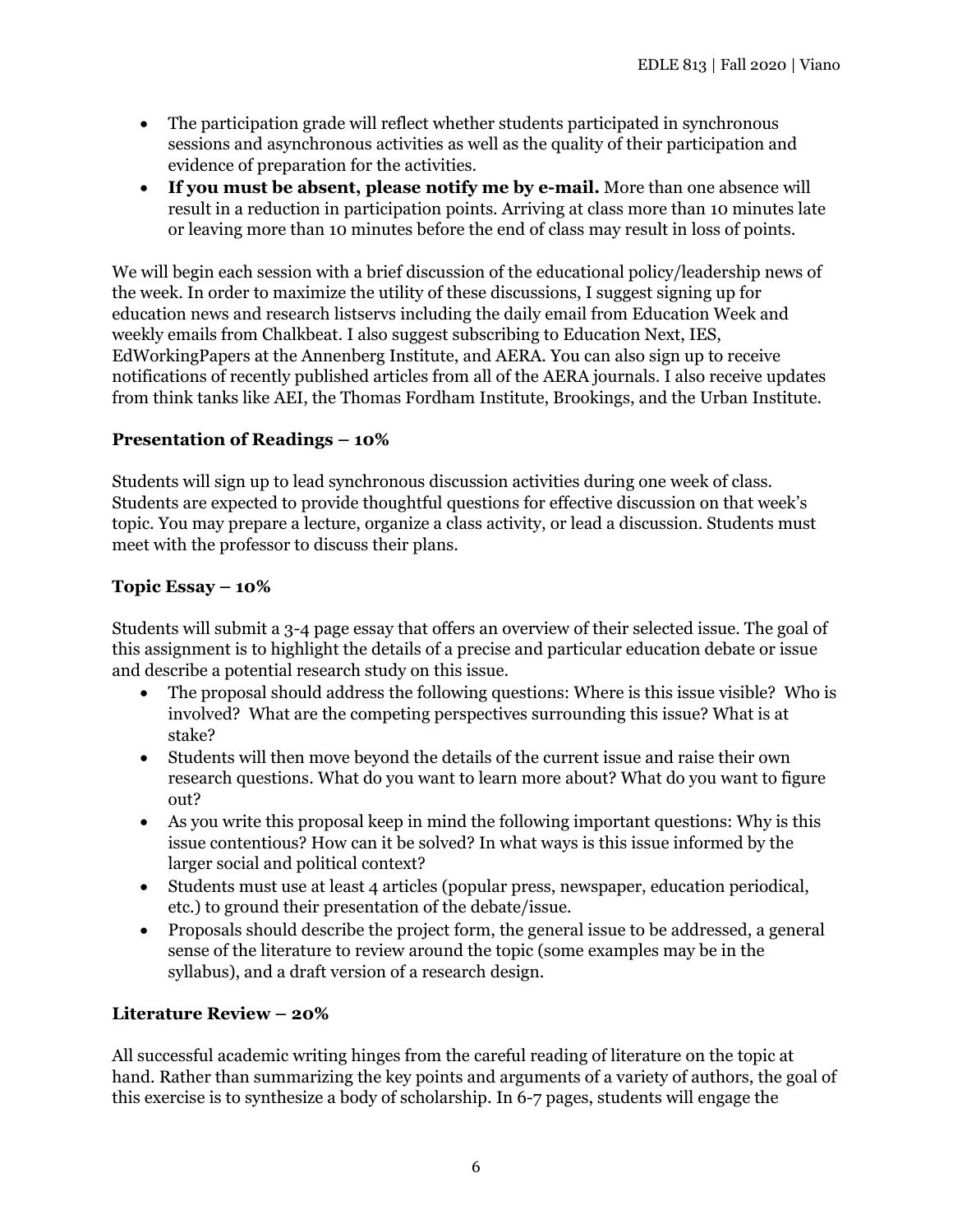following questions in a well-crafted, compelling essay. How has thinking on your chosen topic developed over time? How do you account for these shifts? In what ways do disciplinary conventions shape authors' analyses? What are the main points of agreement and disagreement? Where do you see authors engaging one another in scholarly discourse? What future research questions arise from this collection of literature? You must discuss and cite at least 10 peer-reviewed sources (non peer-reviewed sources are acceptable if the topic is related to COVID-19 and/or school closures as not enough time has elapsed for peer review).

### **Study Proposal – 40%**

Students will write a 12-15 page essay in which they examine the social and political forces that shape a current educational debate or issue. The goal of this essay is to cast fresh light on a critical issue and suggest a future study to further research on this topic. This proposal will be in the style of a grant proposal or dissertation proposal with a well-crafted introduction, literature review, and study design that reflects a study with real potential to inform leadership and policy.

Students must design a study on a topic that exhibits a strong theoretical foundation and/or theory of action, a rigorous research design, and potential for publication or funding. I will have office hours and some in-class time to work with each of you to make sure you are on the right track for a successful project design and analysis.

Final paper presentations will take place during the last class of the semester. I do not expect that you will be finished with your final project at the time of your presentation. However, organizing your paper progression into a presentation format will help you structure your final project as well as receive some feedback from your peers and the instructor.

## Submitting papers: All papers must be submitted **on time, electronically via Blackboard.**

Late work: Students' work is expected to be on time, meaning no later than midnight of the due date. Late assignments will not be accepted except in an emergency situation that have been discussed and approved by the instructor in advance of the due date. Please take advantage of instructor availability to get assistance prior to assignment deadlines.

Grade Appeals: Grade appeals will only be granted when the number of points awarded for the assignment is less than 75 percent of the possible points available. Grade appeals will only be allowed for the first two written assignments. Students must resubmit the assignment within two weeks of receiving their original grade in order to receive a new grade. If the resubmission represents a substantial improvement over the original assignment, students will be eligible to receive up to half of the points they didn't earn on their first attempt.

#### Grading Scale:

 $A+ = 100\%$  $A = 95 - 99\%$  $A- = 90 - 94\%$  $B+ = 86 - 89%$  $B = 83 - 85%$  $B- = 80 - 82%$  $C = 75 - 79\%$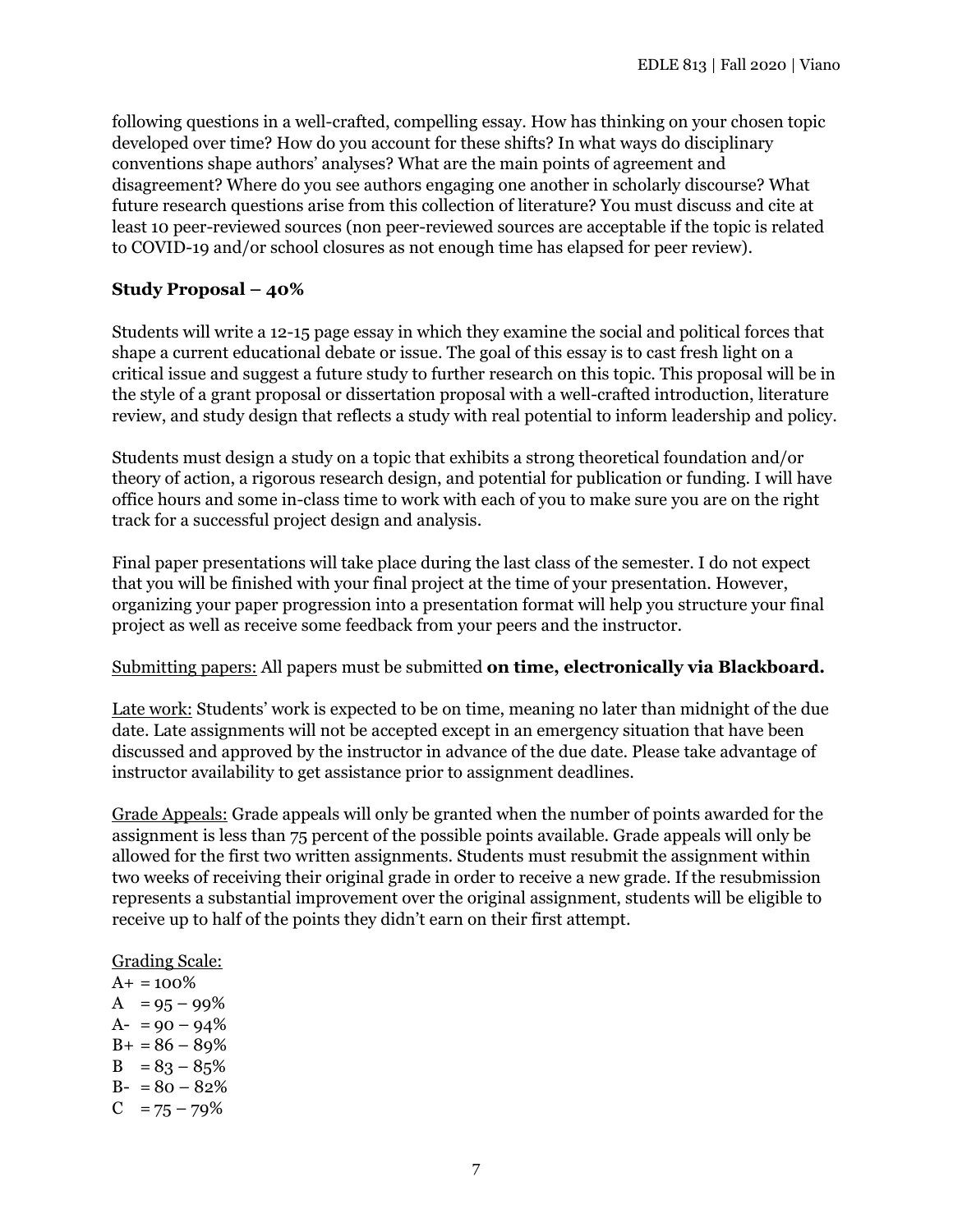### $F = 74\%$  or below

## IX. **ONLINE EXPECTATIONS**

Course Week: Synchronous sessions will take place on Thursdays 4:30-6 pm. Asynchronous activities will typically be available after our synchronous meeting on Thursdays and are to be **completed by the following Monday**. Interim deadlines will be added at the discretion of the instructor to encourage discussion and engagement.

Log in Frequency: Students must actively check the course Blackboard site and their GMU email for communication from the instructor, **at a minimum you should engage with the asynchronous material at least two times per week**.

Participation: Students are expected to actively engage in all course activities throughout the semester, which includes synchronous instruction, viewing of all course materials, completing course activities and assignments, and participating in course discussions and group interactions.

Technical Competence: Students are expected to demonstrate competence in the use of all course technology. Students are expected to seek assistance from the instructor or GMU IT if they are struggling with the technical components of the course.

Technical Issues: Students should expect to experience some technical difficulties at some point in the semester and should, therefore, budget their time accordingly. Late work will not be accepted based on individual technical issues.

Workload: Expect to log in to this course **at least three times a week** (including our synchronous meeting) to read announcements, participate in discussions, and work on course material. Remember, this course **is not self-paced.** There are **specific deadlines** and **due dates** listed in the **CLASS SCHEDULE** section of the syllabus and the weekly to do lists on Blackboard to which you are expected to adhere. It is the student's responsibility to keep track of the weekly course schedule of topics, readings, activities, and assignments due. Plan to spend **at least one hour** on asynchronous course activities each week.

Advising: If you would like to schedule a one-on-one meeting to discuss course requirements, content, or other course-related issues, we can meet via telephone or web conference. Send an email to schedule a one-to-one session, and including your preferred meeting method and suggested dates/times.

Netiquette: Our goal is to **collaborative**, not combative. Experience shows that even an innocent remark in the online environment can be misconstrued. A following is a list of suggestions for interacting with others online:

- Re-read your responses carefully before you post.
- Be positive in your approach to others and be diplomatic with your words.
- Remember, you are not competing with each other. You are sharing information and learning from one another as well as the instructor.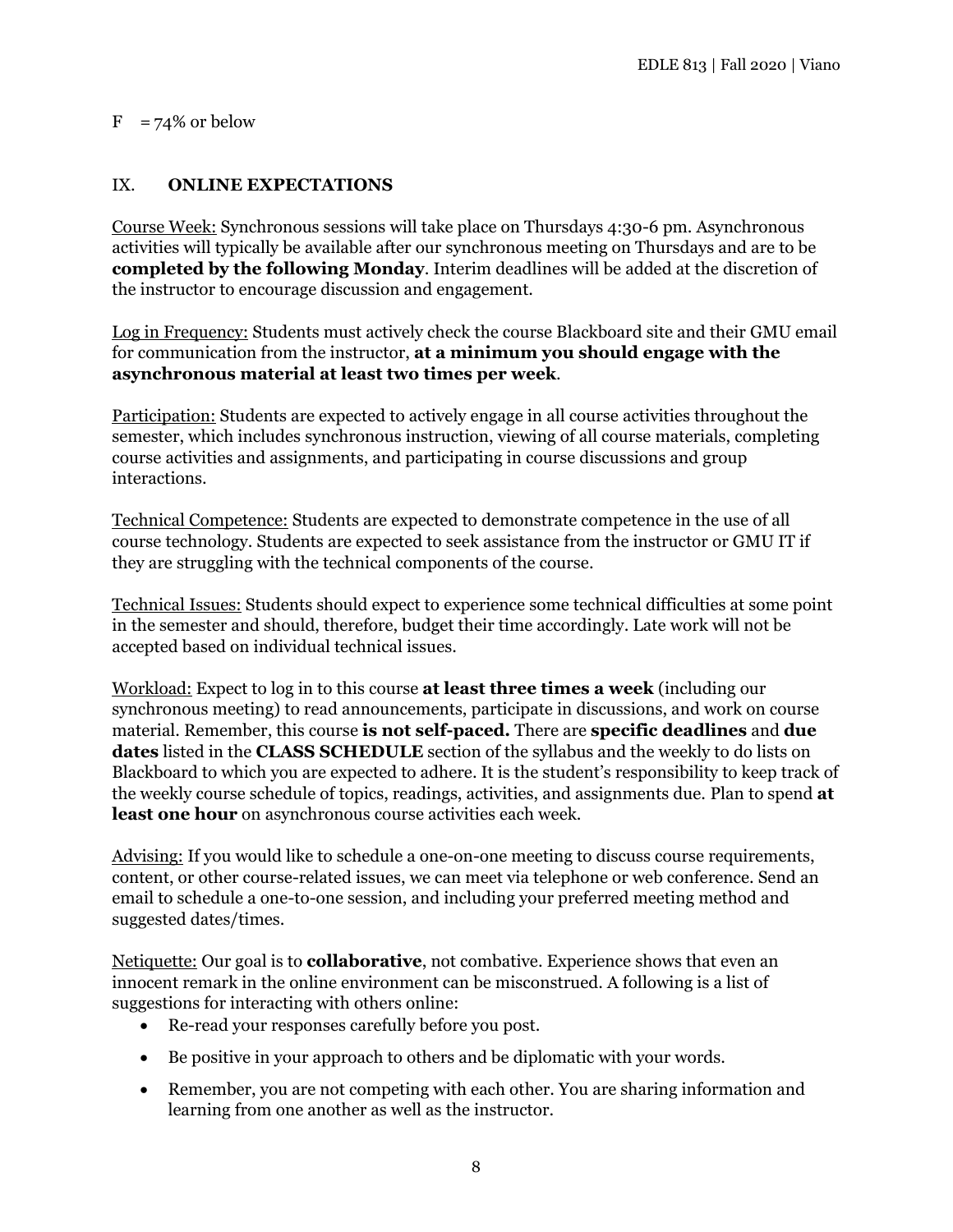- Use descriptive subject lines. Give readers a clue about what's inside.
- Do not use all caps.
- Avoid slang, abbreviations, and acronyms.
- Avoid sarcasm, joking, or other communication styles reliant on visual cues.
- Avoid multiple exclamation points.
- Assume good intentions. Err on the god side of all contributors.
- If you are referring to something that was said or read on the online forum, "cite" the original source to give credit to who originally shared the idea.

## X. **GMU POLICIES AND RESOURCES FOR STUDENTS**

### *Policies*

- Students must adhere to the guidelines of the Mason Honor Code **(see**  <https://catalog.gmu.edu/policies/honor-code-system/>**).**
- Students must follow the university policy for Responsible Use of Computing (see [http://universitypolicy.gmu.edu/policies/responsible-use-of-computing/\)](http://universitypolicy.gmu.edu/policies/responsible-use-of-computing/).
- Students are responsible for the content of university communications sent to their Mason email account and are required to activate their account and check it regularly. All communication from the university, college, school, and program will be sent to students **solely** through their Mason email account.
- Students with disabilities who seek accommodations in a course must be registered with George Mason University Disability Services. Approved accommodations will begin at the time the written letter from Disability Services is received by the instructor (see [http://ods.gmu.edu/\)](http://ods.gmu.edu/).
- Students must follow the university policy stating that all sound emitting devices shall be silenced during class unless otherwise authorized by the instructor.

## *Campus Resources*

- Support for submission of assignments to TK20 should be directed to [tk20help@gmu.edu](mailto:tk20help@gmu.edu) or [https://cehd.gmu.edu/aero/tk20.](https://cehd.gmu.edu/aero/tk20) Questions or concerns regarding use of Blackboard should be directed to [http://coursessupport.gmu.edu/.](http://coursessupport.gmu.edu/)
- **Notice of mandatory reporting of sexual assault, interpersonal violence, and stalking:** As a faculty member, I am designated as a "Responsible Employee," and must report all disclosures of sexual assault, interpersonal violence, and stalking to Mason's Title IX Coordinator per University Policy 1202. If you wish to speak with someone confidentially, please contact one of Mason's confidential resources, such as Student Support and Advocacy Center (SSAC) at 703-380-1434 or Counseling and Psychological Services (CAPS) at 703-993-2380. You may also seek assistance from Mason's Title IX Coordinator by calling 703-993-8730, or emailing  $t$ itleix@gmu.edu.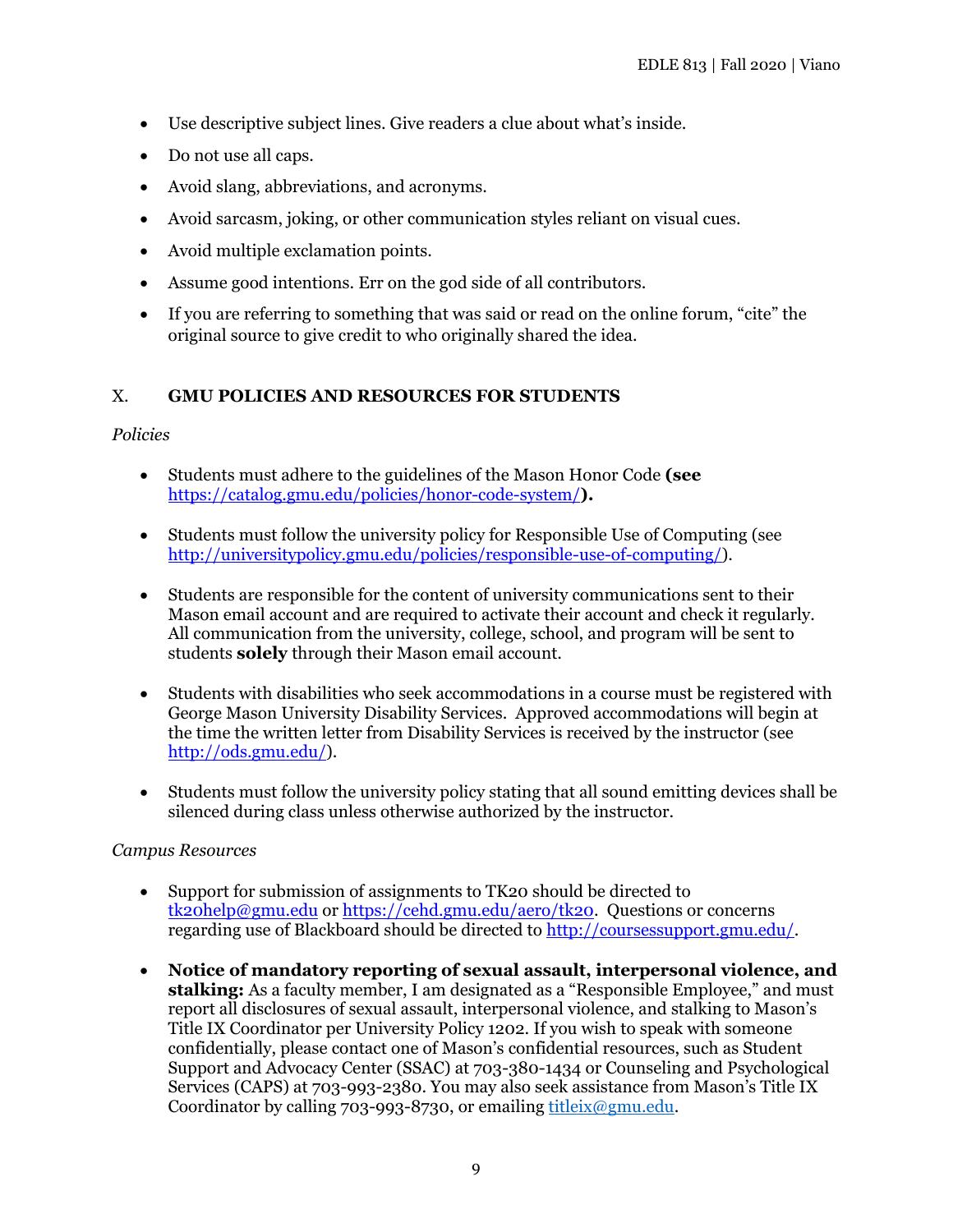• **For information on student support resources on campus, see**  <https://ctfe.gmu.edu/teaching/student-support-resources-on-campus>

### **For additional information on the College of Education and Human Development, please visit our website** <https://cehd.gmu.edu/>**.**

## *Plagiarism:*

- Plagiarism Statement: Plagiarism means using the exact words, opinions, or factual information from another person without giving that person credit. Writers give credit through accepted documentation styles, such as parenthetical citation, footnotes, or endnotes; **a simple listing of books and articles is not sufficient.** Plagiarism is the equivalent of intellectual robbery and cannot be tolerated in an academic setting. Student writers are often confused as to what should be cited. Some think that only direct quotations need to be credited. While direct quotations do need citations, so do paraphrases and summaries of opinions or factual information formerly unknown to the writers or which the writers did not discover themselves. Exceptions for this include factual information which can be obtained from a variety of sources, the writers' own insights or findings from their own field research, and what has been termed common knowledge. What constitutes common knowledge can sometimes be precarious; what is common knowledge for one audience may not be so for another. In such situations, it is helpful, to keep the reader in mind and to think of citations as being "reader friendly." In other words, writers provide a citation for any piece of information that they think their readers might want to investigate further. Not only is this attitude considerate of readers, it will almost certainly ensure that writers will never be guilty of plagiarism. (Statement of English Department at George Mason University)
- Plagiarism and the Honor Code: George Mason University operates under an honor system, which is published in the University Catalog and deals specifically with cheating, attempted cheating, plagiarism, lying, and stealing. Please familiarize yourself with the honor code, especially the statement on plagiarism [\(http://www.gmu.edu/facstaff/handbook/aD.html\)](http://www.gmu.edu/facstaff/handbook/aD.html). If you have questions about when the contributions of others to your work must be acknowledged and appropriate ways to cite those contributions, please talk with the professor or utilize the GMU writing center.
- Plagiarism and the Internet: Copyright rules also apply to users of the Internet who cite from Internet sources. Information and graphics accessed electronically must also be cited, giving credit to the sources. This material includes but is not limited to e-mail (don't cite or forward someone else's e-mail without permission), newsgroup material, information from Web sites, including graphics.
- If you have questions about when the contributions of others to your work must be acknowledged and appropriate ways to cite those contributions, please talk with the professor utilize the GMU Writing Center.

Academic Integrity & Inclusivity: This course embodies the perspective that we all have differing perspectives and ideas and we each deserve the opportunity to share our thoughts. Therefore, we will conduct our discussions with respect for those differences. That means, we each have the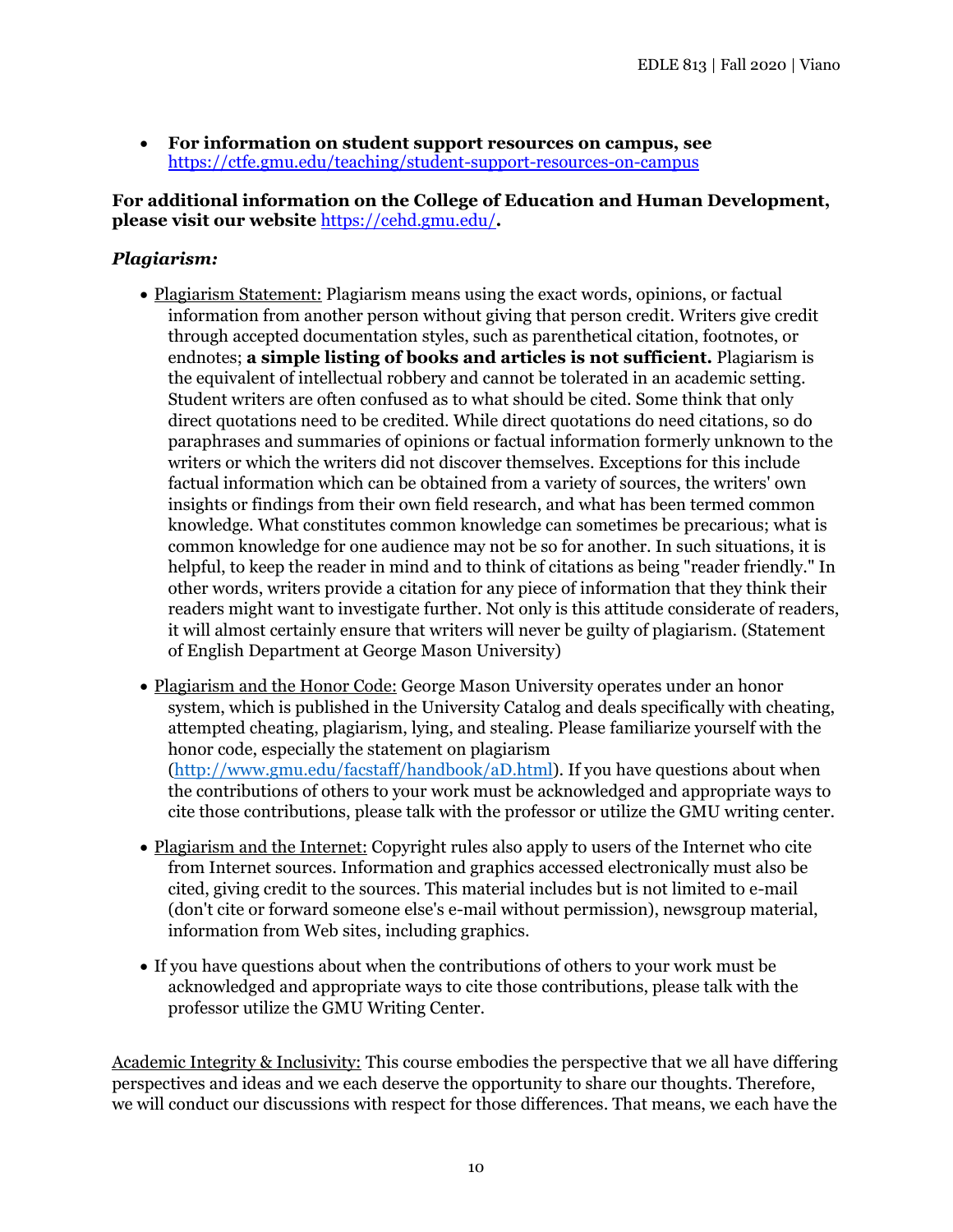freedom to express our ideas, but we should also do so keeping in mind that our colleagues deserve to hear differing thoughts in a respectful manner, i.e. we may disagree without being disagreeable.<http://integrity.gmu.edu/>

Diversity, Religious Holiday: Please refer to George Mason University's calendar of religious holidays and observations [\(http://ulife.gmu.edu/calendar/religious-holiday-calendar/](http://ulife.gmu.edu/calendar/religious-holiday-calendar/)). It is the student's responsibility to speak to the instructor in advance should their religious observances impact their participation in class activities and assignments.

Student Privacy Policy: George Mason University strives to fully comply with FERPA by protecting the privacy of student records and judiciously evaluating requests for release of information from those records. Please see George Mason University's student privacy policy <https://registrar.gmu.edu/students/privacy/> .

Professional Dispositions: Students are expected to exhibit professional behaviors and dispositions at all times. See [http://cehd.gmu.edu/students/policies-procedures/.](http://cehd.gmu.edu/students/policies-procedures/)

Core Values Commitment: College of Education and Human Development is committed to collaboration, ethical leadership, innovation, research-based practice, and social justice. Students are expected to adhere to these principles: [http://cehd.gmu.edu/values/.](http://cehd.gmu.edu/values/)

Other Concerns: If you have concerns or issues relating to the content or conduct of the class, please talk with me directly. Although the specifics of these conversations are entirely confidential, they may provide me with useful suggestions that may be shared indirectly with the class to improve the learning experience for all students. As a matter of policy, I do not respond to anonymous e-mails.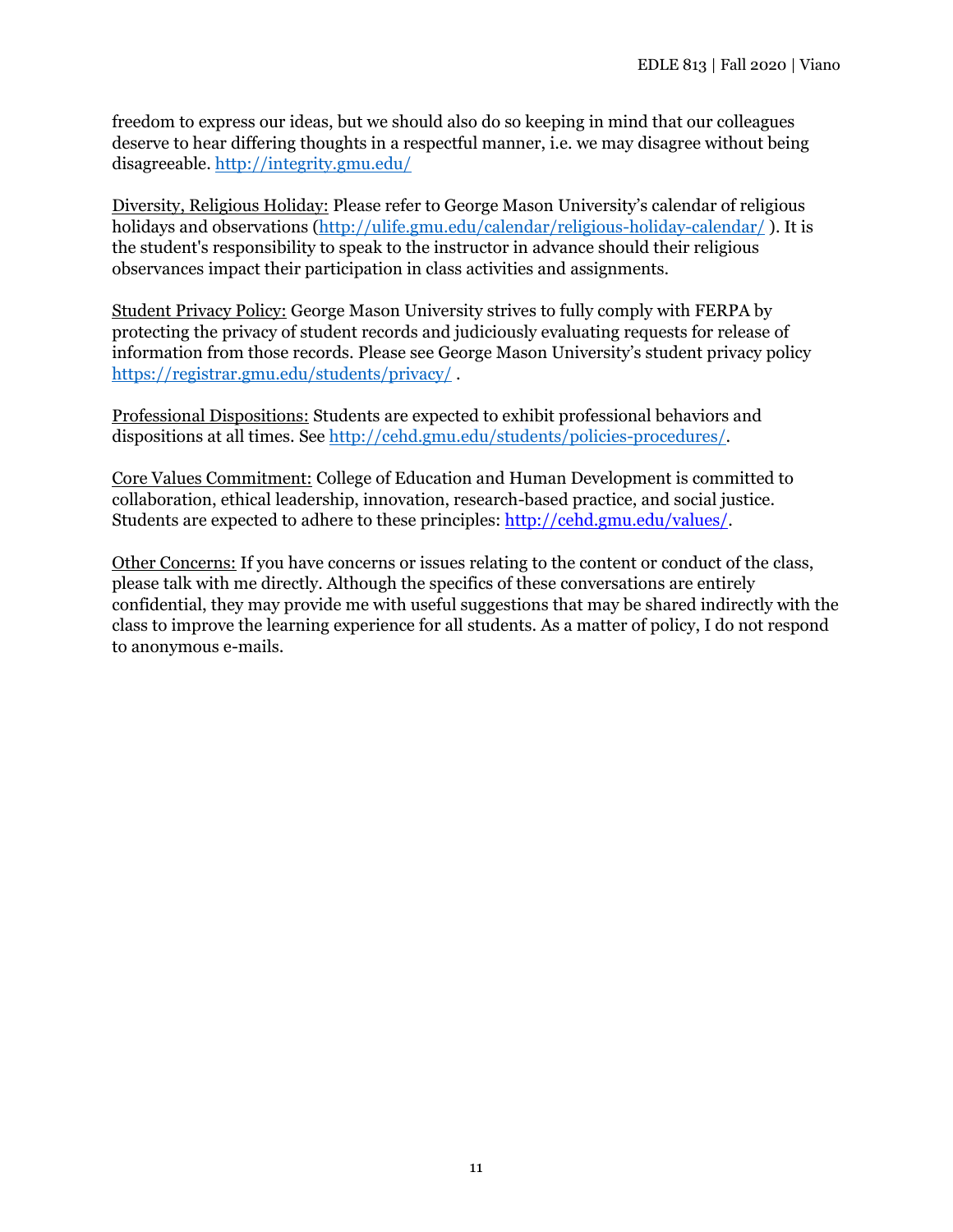## **Tentative Class Schedule EDLE 813 (Viano) Fall 2020**

To accommodate the learning needs of the class, the topics and reading schedule may be amended during the semester. Any changes will be communicated via email or Blackboard. Synch stands for synchronous (live meetings online) and asynch stands for asynchronous (online engagement that doesn't have a set time).

| Week<br>#      | Synch.<br><b>Meeting</b><br><b>Date</b> | Asynch.<br><b>Activities</b><br><b>Dates</b> | Topic(s)                                                                                                                                          | <b>Reading</b><br>(complete by synchronous meeting date)                                                                                                                                                                                                                                                                                                                                                                                                                                                             |
|----------------|-----------------------------------------|----------------------------------------------|---------------------------------------------------------------------------------------------------------------------------------------------------|----------------------------------------------------------------------------------------------------------------------------------------------------------------------------------------------------------------------------------------------------------------------------------------------------------------------------------------------------------------------------------------------------------------------------------------------------------------------------------------------------------------------|
| $\mathbf{O}$   | n/a                                     | $8/24 - 8/27$                                | Course orientation<br>Introductions<br>$\bullet$                                                                                                  | Course syllabus.                                                                                                                                                                                                                                                                                                                                                                                                                                                                                                     |
|                |                                         |                                              | <b>I. Democracy and Demography</b>                                                                                                                |                                                                                                                                                                                                                                                                                                                                                                                                                                                                                                                      |
|                | 8/27                                    | $8/27 - 8/31$                                | Thinking about reform and<br>$\bullet$<br>change<br>The role of inequality in<br>schooling<br>Role of school leaders<br>Assignment #1 description | Carter, P. L., & Reardon, S. F. (2014). Inequality matters.<br>New York, NY: William T. Grant Foundation.<br>Chapter 1 of Horsford, S. D., Scott, J. T., & Anderson, G. L.<br>(2018). The politics of education policy in an era of<br>inequality: Possibilities for democratic schooling. Routledge.<br>(Henceforth will shorthand this book as HS&A)<br>Tyack, D., & Tobin, W. (1994). The "grammar" of schooling:<br>Why has it been so hard to change? American Educational<br>Research Journal, 31(3), 453-479. |
| $\overline{2}$ | 9/3                                     | $9/3 - 9/7$                                  | Assignment #1 questions<br>$\bullet$<br>Purpose of education<br>$\bullet$<br>Roots of modern schooling                                            | Chapter 8 of HS&A<br>Katz, M. B. (1976). The origins of public education: A<br>reassessment. History of Education Quarterly, 16(4), 381-<br>407.<br>Rury, J. L. (2002). Democracy's high school? Social change<br>and American secondary education in the post-Conant<br>era. American Educational Research Journal, 39(2), 307-<br>336.                                                                                                                                                                             |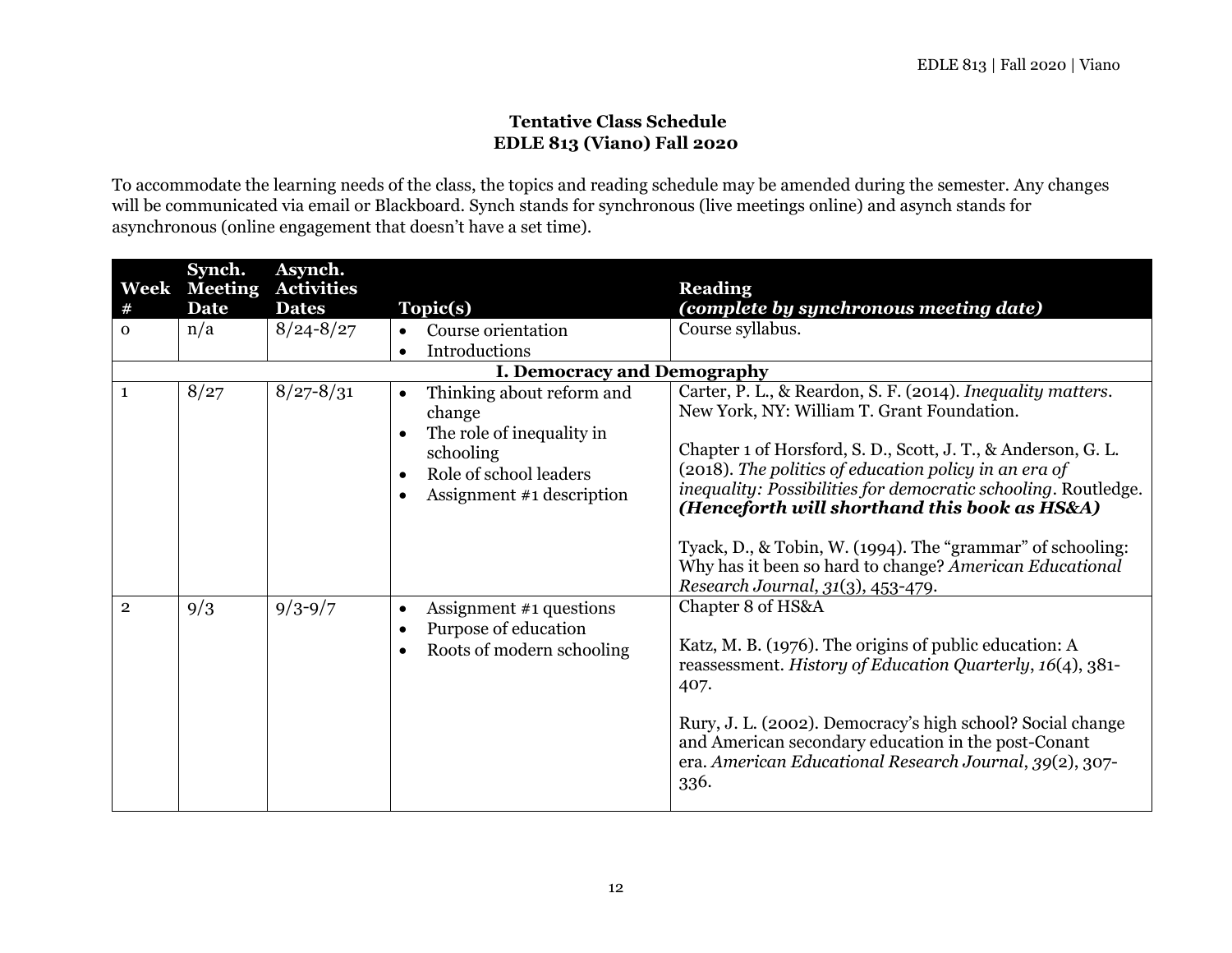| Week<br># | Synch.<br><b>Meeting</b><br><b>Date</b> | Asynch.<br><b>Activities</b><br><b>Dates</b> | Topic(s)                                                                                                                                                                                                  | <b>Reading</b><br>(complete by synchronous meeting date)                                                                                                                                                                                                                                                                      |
|-----------|-----------------------------------------|----------------------------------------------|-----------------------------------------------------------------------------------------------------------------------------------------------------------------------------------------------------------|-------------------------------------------------------------------------------------------------------------------------------------------------------------------------------------------------------------------------------------------------------------------------------------------------------------------------------|
|           |                                         |                                              |                                                                                                                                                                                                           | Tyack, D. (1966). Forming the national character: Paradox in<br>the educational thought of the revolutionary<br>generation. Harvard Educational Review, 36(1), 29-41.                                                                                                                                                         |
| 3         | 9/10                                    | $9/10 - 9/14$                                | Demographic change<br>$\bullet$<br>Virtual investigation of these<br>changes                                                                                                                              | Chapters 1 and 2 of Diem, S., & Welton, A. D. (2020). Anti-<br>racist educational leadership and policy: Addressing racism<br>in public education. Routledge.<br>(Henceforth will shorthand this book as D&W)                                                                                                                 |
|           |                                         |                                              |                                                                                                                                                                                                           | Chapters 1, 2, and 3 of Frey, W. H. (2018). Diversity<br>explosion: How new racial demographics are remaking<br>America. Brookings Institution Press.                                                                                                                                                                         |
|           |                                         |                                              | II. Social Stratification in Society and in Schools                                                                                                                                                       |                                                                                                                                                                                                                                                                                                                               |
| 4         | 9/17                                    | $9/17 - 9/21$                                | Theoretical perspectives on<br>$\bullet$<br>stratification and oppression<br>Potential frameworks for<br>understanding/analyzing<br>stratification<br>Virtual individual meetings on<br>topic essay ideas | Chapter 2 of HS&A<br>Chapters 1-8 of MacLeod, J. (2009). Ain't no makin' it:<br>Aspirations & attainment in a low-income neighborhood<br>(3rd ed). Westview Press.                                                                                                                                                            |
| 5         | 9/24                                    | $9/24 - 9/28$                                | Opportunity gaps<br>$\bullet$<br>The inequities in and<br>importance of school funding                                                                                                                    | Chapters 1, 2, and 6 of Carter, P. L., & Welner, K. G. (Eds.).<br>(2013). Closing the opportunity gap: What America must do<br>to give every child an even chance. Oxford University Press.<br>(Henceforth will shorthand this book as CtOG)<br>Chapter 6 of D&W<br>Jackson, C. K., Johnson, R. C., & Persico, C. (2016). The |
|           |                                         |                                              |                                                                                                                                                                                                           | effects of school spending on educational and economic<br>outcomes: Evidence from school finance reforms. The<br>Quarterly Journal of Economics, 131(1), 157-218.                                                                                                                                                             |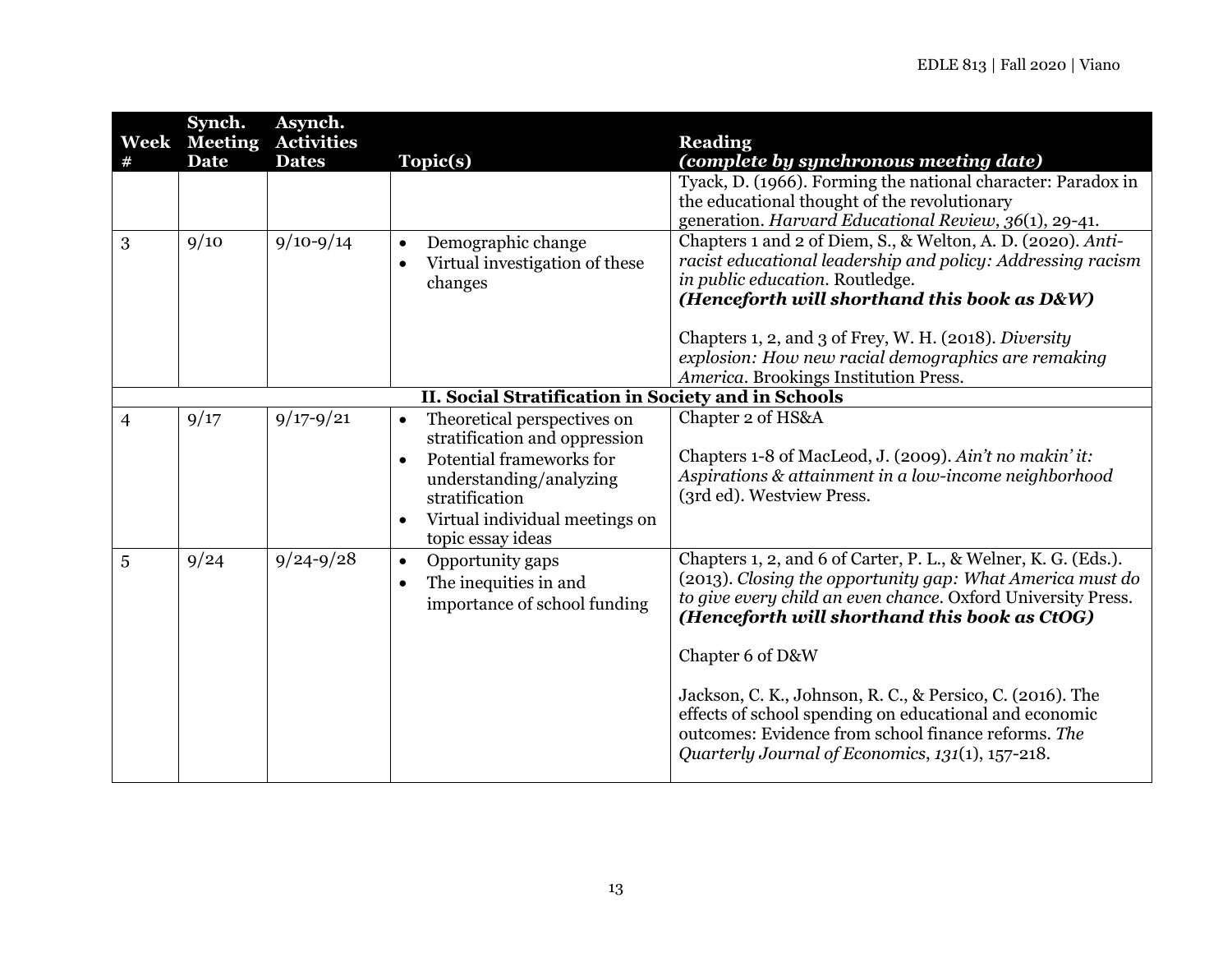|   | Synch.                             | Asynch.                           |                                                                |                                                                                                                                                                                                                       |
|---|------------------------------------|-----------------------------------|----------------------------------------------------------------|-----------------------------------------------------------------------------------------------------------------------------------------------------------------------------------------------------------------------|
|   | <b>Week Meeting</b><br><b>Date</b> | <b>Activities</b><br><b>Dates</b> | Topic(s)                                                       | <b>Reading</b><br>(complete by synchronous meeting date)                                                                                                                                                              |
|   |                                    |                                   |                                                                | Milner IV, H. R. (2012). Beyond a test score: Explaining                                                                                                                                                              |
|   |                                    |                                   |                                                                | opportunity gaps in educational practice. Journal of Black                                                                                                                                                            |
|   |                                    |                                   |                                                                | Studies, 43(6), 693-718.                                                                                                                                                                                              |
|   | 9/27                               |                                   |                                                                | <b>Assignment #1: Topic Essay Due</b>                                                                                                                                                                                 |
| 6 | 10/1                               | $10/1 - 10/5$                     | The role of poverty in<br>$\bullet$                            | Chapter 5 of CtOG                                                                                                                                                                                                     |
|   |                                    |                                   | schooling                                                      | Jacob, B., & Ludwig, J. (2008). Improving educational                                                                                                                                                                 |
|   |                                    |                                   | Critical exploration of the<br>concept of a culture of poverty | outcomes for poor children (No. w14550). National Bureau of<br>Economic Research.                                                                                                                                     |
|   |                                    |                                   |                                                                | Ladd, H. F. (2012). Education and poverty: Confronting the<br>evidence. Journal of Policy Analysis and<br>Management, 31(2), 203-227.                                                                                 |
|   |                                    |                                   |                                                                | Lamont, M., & Small, M. L. (2008). How culture matters:<br>Enriching our understandings of poverty. In The colors of<br>poverty: Why racial and ethnic disparities persist (pp. 76–<br>102). Russell Sage Foundation. |
| 7 | 10/8                               | $10/8 - 10/12$                    | English language learners<br>$\bullet$                         | Chapter 11 of CtOG                                                                                                                                                                                                    |
|   |                                    |                                   | Immigration and access to<br>public schools                    | Dee, T. S., & Murphy, M. (2020). Vanished classmates: The<br>effects of local immigration enforcement on school<br>enrollment. American Educational Research Journal, 57(2),<br>694-727.                              |
|   |                                    |                                   |                                                                | Gándara, P., & Rumberger, R. W. (2009). Immigration,<br>language, and education: How does language policy structure<br>opportunity. Teachers College Record, 111(3), 750-782.                                         |
|   |                                    |                                   |                                                                | Hopkins, M., Thompson, K. D., Linquanti, R., Hakuta, K., &<br>August, D. (2013). Fully accounting for English learner<br>performance: A key issue in ESEA<br>reauthorization. Educational Researcher, 42(2), 101-108. |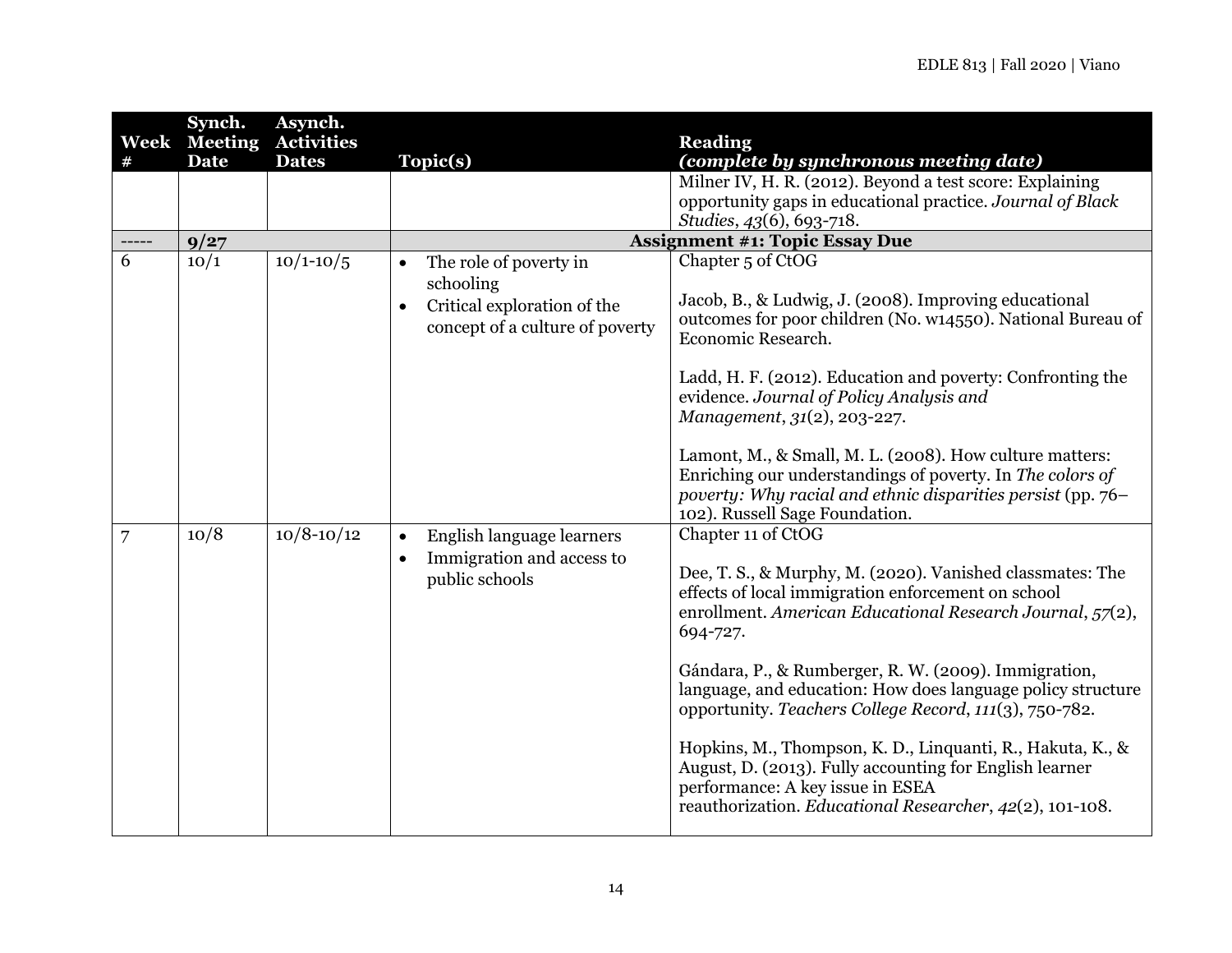| Week | Synch.<br><b>Meeting</b><br><b>Date</b> | Asynch.<br><b>Activities</b><br><b>Dates</b> | Topic(s)                                                                                                                           | <b>Reading</b><br>(complete by synchronous meeting date)                                                                                                                                                                                                     |
|------|-----------------------------------------|----------------------------------------------|------------------------------------------------------------------------------------------------------------------------------------|--------------------------------------------------------------------------------------------------------------------------------------------------------------------------------------------------------------------------------------------------------------|
|      |                                         |                                              |                                                                                                                                    | Mavrogordato, M., & White, R. S. (2020). Leveraging policy<br>implementation for social justice: How school leaders shape<br>educational opportunity when implementing policy for<br>English learners. Educational Administration<br>Quarterly, 56(1), 3-45. |
| 8    | 10/15                                   | $10/15 - 10/19$                              | Geography as a determinant of<br>$\bullet$<br>outcomes<br>School segregation,<br>$\bullet$<br>integration, and school<br>diversity | Chapters 4 and 12 of CtOG<br>Orfield, G., Frankenberg, E., Ee, J., & Kuscera, J.<br>(2014). Brown at 60: Great progress, a long retreat and an<br>uncertain future. Civil rights project/Proyecto derechos<br>civiles.                                       |
|      |                                         |                                              |                                                                                                                                    | Reardon, S. F., Kalogrides, D., & Shores, K. (2019). The<br>geography of racial/ethnic test score gaps. American Journal<br>of Sociology, 124(4), 1164-1221.                                                                                                 |
|      |                                         |                                              |                                                                                                                                    | Schwartz, H. (2011). Housing policy is school policy:<br>Economically integrative housing promotes academic<br>success in Montgomery County, MD. The Century<br>Foundation.                                                                                  |
|      |                                         |                                              |                                                                                                                                    | Stoll, M. (2008). Race, place, and poverty revisited. In The<br>colors of poverty: Why racial and ethnic disparities persist<br>(pp. 201–231). Russell Sage Foundation.                                                                                      |
|      |                                         |                                              |                                                                                                                                    | <b>Optional:</b><br>Billings, S. B., Deming, D. J., & Rockoff, J. (2014). School<br>segregation, educational attainment, and crime: Evidence<br>from the end of busing in Charlotte-Mecklenburg. The<br>Quarterly Journal of Economics, 129(1), 435-476.     |
|      |                                         |                                              |                                                                                                                                    | Hanushek, E. A., Kain, J. F., & Rivkin, S. G. (2009). New<br>evidence about Brown v. Board of Education: The complex                                                                                                                                         |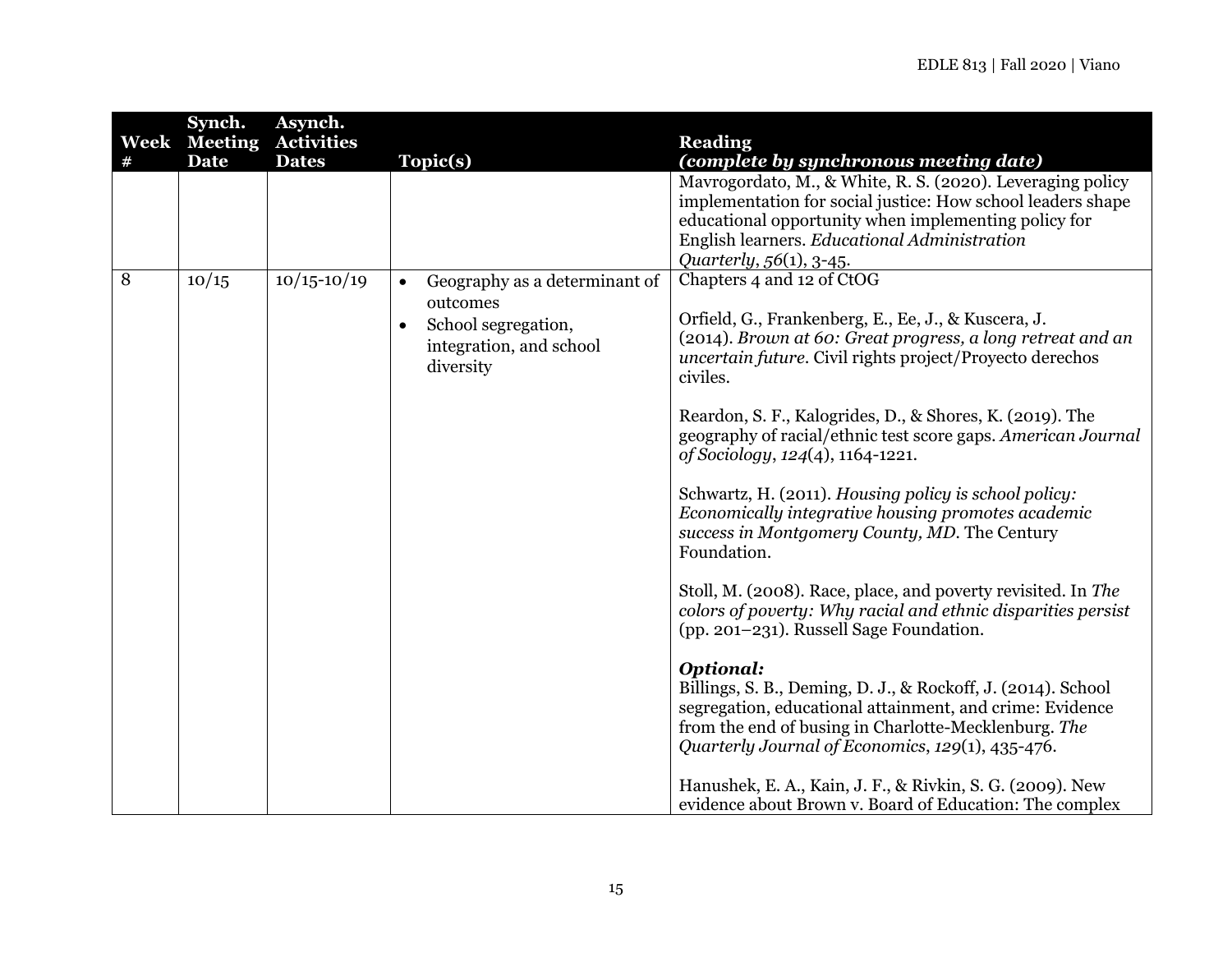|      | Synch.         | Asynch.           |                                             |                                                                  |
|------|----------------|-------------------|---------------------------------------------|------------------------------------------------------------------|
| Week | <b>Meeting</b> | <b>Activities</b> |                                             | <b>Reading</b>                                                   |
|      | <b>Date</b>    | <b>Dates</b>      | Topic(s)                                    | (complete by synchronous meeting date)                           |
|      |                |                   |                                             | effects of school racial composition on achievement. Journal     |
|      |                |                   |                                             | of Labor Economics, 27(3), 349-383.                              |
|      |                |                   | <b>III. Accountability-Driven Policies</b>  |                                                                  |
| 9    | 10/22          | $10/22 - 10/26$   | A market-based view of<br>$\bullet$         | Chapter 9 of CtOG                                                |
|      |                |                   | schools                                     |                                                                  |
|      |                |                   | Privatization<br>$\bullet$                  | Chapter 3 of D&W                                                 |
|      |                |                   |                                             |                                                                  |
|      |                |                   | School choice                               | Chapter 3 and 6 of HS&A                                          |
|      |                |                   | Charter schools<br>$\bullet$                |                                                                  |
|      |                |                   |                                             | Chapter 5 of Lubienski, C. A., & Lubienski, S. T. (2013). The    |
|      |                |                   |                                             | public school advantage: Why public schools outperform           |
|      |                |                   |                                             | private schools. University of Chicago Press.                    |
|      |                |                   |                                             |                                                                  |
|      |                |                   |                                             | Reckhow, S., & Snyder, J. W. (2014). The expanding role of       |
|      |                |                   |                                             | philanthropy in education politics. Educational                  |
|      |                |                   |                                             | Researcher, 43(4), 186-195.                                      |
|      |                |                   |                                             |                                                                  |
|      |                |                   |                                             | <b>Optional:</b>                                                 |
|      |                |                   |                                             | Angrist, J. D., Cohodes, S. R., Dynarski, S. M., Pathak, P. A.,  |
|      |                |                   |                                             | & Walters, C. R. (2016). Stand and deliver: Effects of Boston's  |
|      |                |                   |                                             | charter high schools on college preparation, entry, and          |
|      |                |                   |                                             | choice. Journal of Labor Economics, 34(2), 275-318.              |
|      |                |                   |                                             |                                                                  |
|      |                |                   |                                             | Clark, M. A., Gleason, P. M., Tuttle, C. C., & Silverberg, M. K. |
|      |                |                   |                                             | (2015). Do charter schools improve student achievement?          |
|      |                |                   |                                             | Educational Evaluation and Policy Analysis, 37(4), 419-436.      |
| 10   | 10/29          | $10/29 - 11/2$    | Accountability and data use as<br>$\bullet$ | Chapter 8 of CtOG                                                |
|      |                |                   | levers to reduce and                        |                                                                  |
|      |                |                   | exacerbate inequality                       | Chapter 5 of D&W                                                 |
|      |                |                   | Federal accountability<br>$\bullet$         |                                                                  |
|      |                |                   | including NCLB and ESSA                     | Young, M. D., Winn, K. M., & Reedy, M. A. (2017). The every      |
|      |                |                   | Using test scores to assess                 | student succeeds act: Strengthening the focus on educational     |
|      |                |                   | gaps                                        | leadership. Educational Administration Quarterly, 53(5),         |
|      |                |                   |                                             | 705-726.                                                         |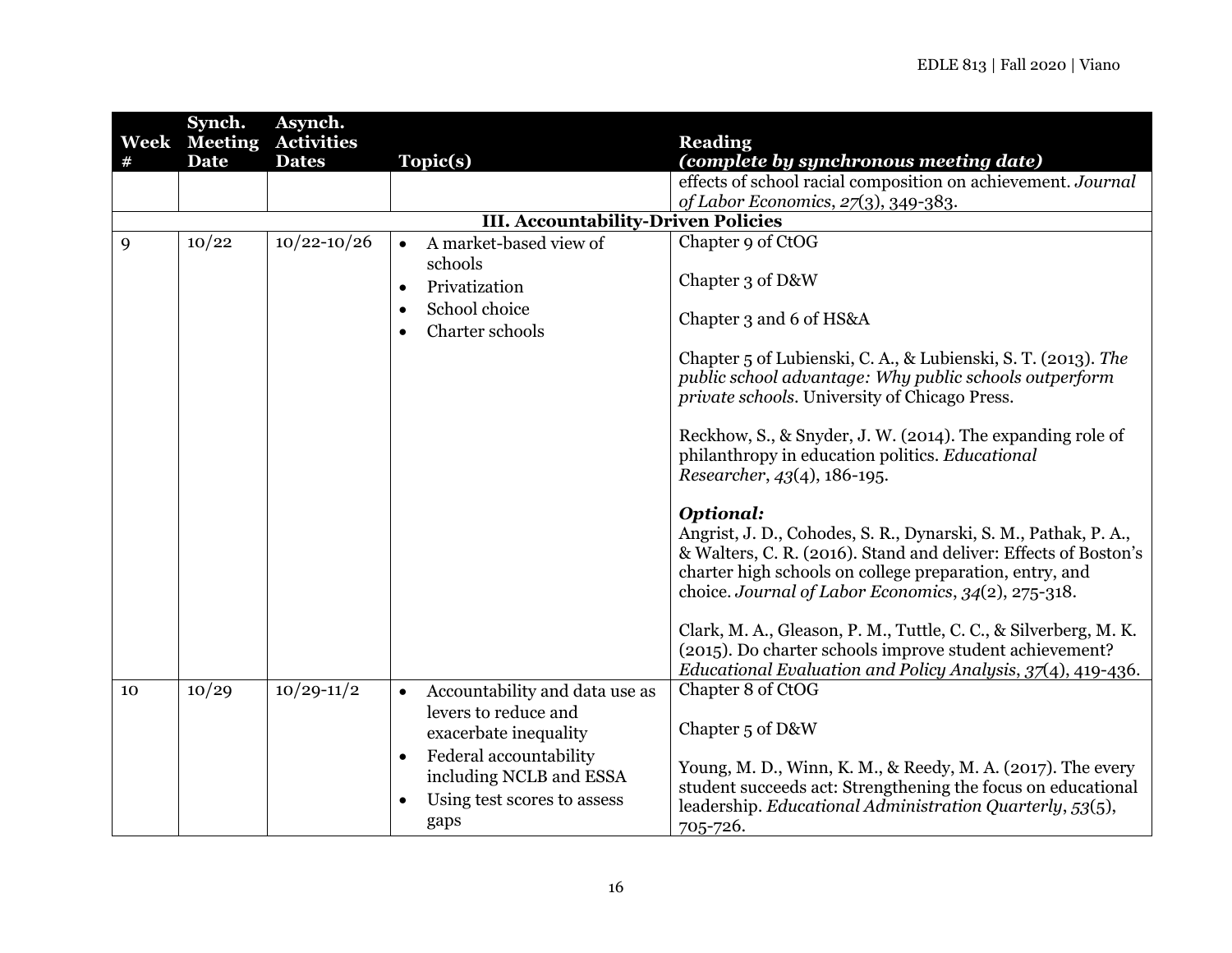| #  | Synch.<br><b>Week</b> Meeting<br><b>Date</b> | Asynch.<br><b>Activities</b><br><b>Dates</b> | Topic(s)                                                          | <b>Reading</b><br>(complete by synchronous meeting date)                                                                                                                                                                                                                  |
|----|----------------------------------------------|----------------------------------------------|-------------------------------------------------------------------|---------------------------------------------------------------------------------------------------------------------------------------------------------------------------------------------------------------------------------------------------------------------------|
|    |                                              |                                              |                                                                   |                                                                                                                                                                                                                                                                           |
|    |                                              |                                              |                                                                   | Read one of these two reports:<br>Darling-Hammond, L., Bae, S., Cook-Harvey, C. M., Lam, L.,<br>Mercer, C., Podolsky, A., & Stosich, E. L. (2016). Pathways to<br>new accountability through the Every Student Succeeds<br>Act. Palo Alto, CA: Learning Policy Institute. |
|    |                                              |                                              |                                                                   | Mathis, W. J., & Trujillo, T. M. (2016). Lessons from NCLB<br>for the Every Student Succeeds Act. National Education<br>Policy Center.                                                                                                                                    |
|    | 11/1                                         |                                              | <b>Assignment #2: Literature Review Due</b>                       |                                                                                                                                                                                                                                                                           |
|    |                                              |                                              | <b>IV. Educators at the Intersection of Reform</b>                |                                                                                                                                                                                                                                                                           |
| 11 | 11/5                                         | $11/5 - 11/9$                                | Teachers and teaching in a<br>$\bullet$<br>historical perspective | Cochran-Smith, M. (2004). The problem of teacher<br>education. Journal of Teacher Education, 55(4), 295-299.                                                                                                                                                              |
|    |                                              |                                              | The professionalism of<br>teachers                                | Chapter 7 of HS&A                                                                                                                                                                                                                                                         |
|    |                                              |                                              |                                                                   | Labaree, D. F. (2005). Life on the margins. Journal of<br>Teacher Education, $56(3)$ , 186-191.                                                                                                                                                                           |
|    |                                              |                                              |                                                                   | Chapter 6 of Mehta, J. (2015). The allure of order: High<br>hopes, dashed expectations, and the troubled quest to<br>remake American schooling. Oxford University Press.                                                                                                  |
|    |                                              |                                              |                                                                   | Strober, M. H., & Tyack, D. (1980). Why do women teach and<br>men manage? A report on research on schools. Signs:<br>Journal of women in culture and society, 5(3), 494-503.                                                                                              |
| 12 | 11/12                                        | $11/12 - 11/16$                              | Determining "quality" and<br>$\bullet$                            | Chetty, R., Friedman, J., & Rockoff, J. (2014). Discussion of                                                                                                                                                                                                             |
|    |                                              |                                              | evaluating "effectiveness" of                                     | the American Statistical Association's Statement (2014) on<br>using value-added models for educational                                                                                                                                                                    |
|    |                                              |                                              | teachers                                                          | assessment. Statistics and Public Policy, 1(1), 111-113.                                                                                                                                                                                                                  |
|    |                                              |                                              | Who determines what it means                                      |                                                                                                                                                                                                                                                                           |
|    |                                              |                                              | to be a high-quality teacher                                      |                                                                                                                                                                                                                                                                           |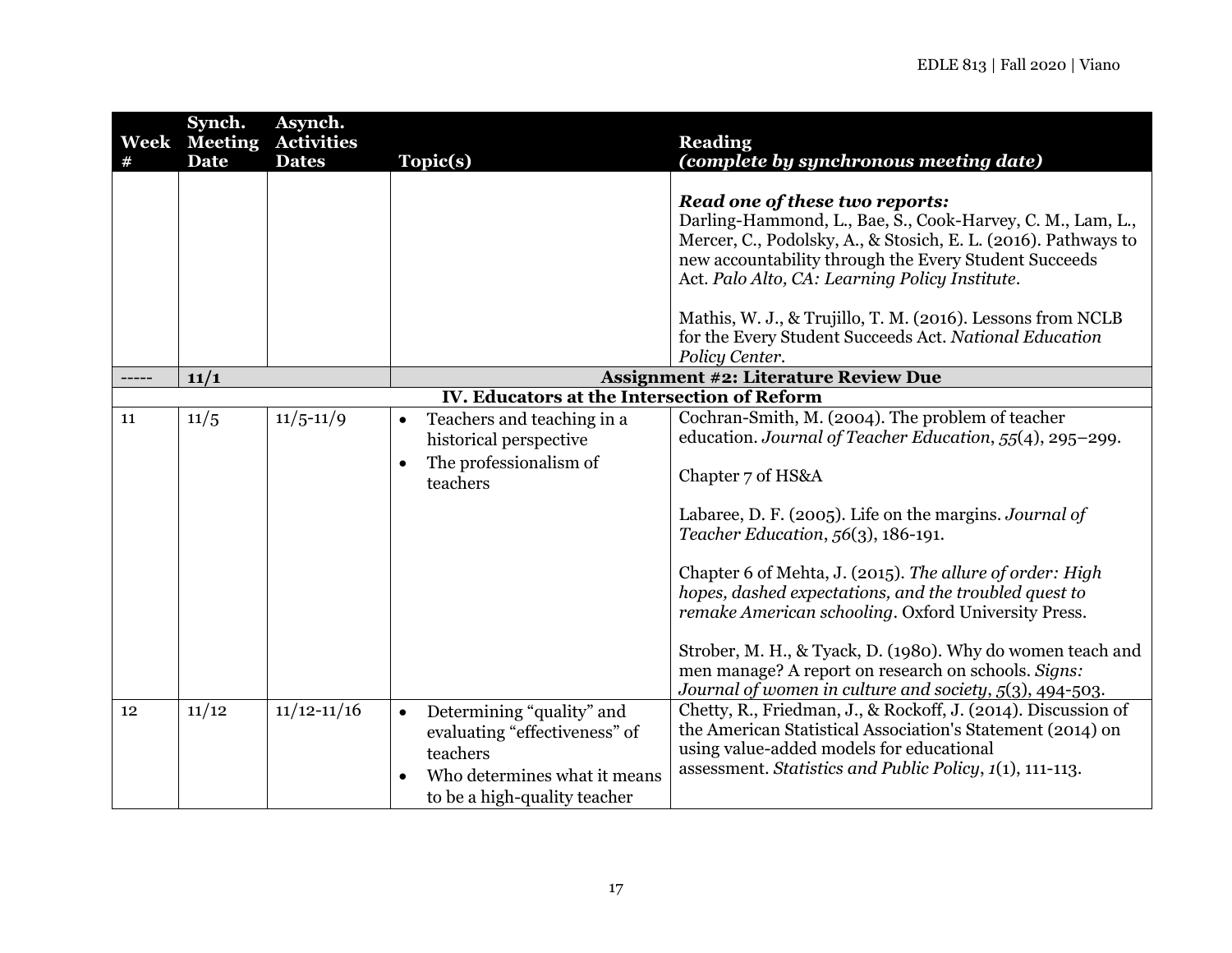| Week  | Synch.<br><b>Meeting</b> | Asynch.<br><b>Activities</b> |                                                                                               | <b>Reading</b>                                                                                                                                                                                                  |
|-------|--------------------------|------------------------------|-----------------------------------------------------------------------------------------------|-----------------------------------------------------------------------------------------------------------------------------------------------------------------------------------------------------------------|
|       | <b>Date</b>              | <b>Dates</b>                 | Topic(s)                                                                                      | (complete by synchronous meeting date)                                                                                                                                                                          |
|       |                          |                              |                                                                                               | Firestone, W. A. (2014). Teacher evaluation policy and<br>conflicting theories of motivation. Educational<br>researcher, 43(2), 100-107.                                                                        |
|       |                          |                              |                                                                                               | Lankford, H., Loeb, S., McEachin, A., Miller, L. C., &<br>Wyckoff, J. (2014). Who enters teaching? Encouraging<br>evidence that the status of teaching is<br>improving. Educational Researcher, 43(9), 444-453. |
|       |                          |                              |                                                                                               | Milner IV, H. R. (2010). What does teacher education have to<br>do with teaching? Implications for diversity studies. Journal<br>of Teacher Education, 61(1-2), 118-131.                                        |
|       |                          |                              |                                                                                               | Morganstein, D., & Wasserstein, R. (2014). ASA statement on<br>value-added models. Statistics and Public Policy, 1(1), 108-<br>110.                                                                             |
|       |                          |                              | V. Reflecting on the Present Moment                                                           |                                                                                                                                                                                                                 |
| 13    | 11/19                    | $11/19 - 11/23$              | COVID-19, pandemics, and<br>$\bullet$<br>school closures                                      | Chapter 8 of D&W<br><b>TBD</b>                                                                                                                                                                                  |
| ----- | $11/24 - 11/29$          |                              |                                                                                               | Thanksgiving Recess - No Course Meetings or Activities                                                                                                                                                          |
| 14    | 12/3                     | n/a                          | Presentations of study<br>$\bullet$<br>proposals<br>Sharing feedback with critical<br>friends | (none)                                                                                                                                                                                                          |
|       | 12/6                     |                              |                                                                                               | <b>Assignment #3: Study Proposal Due</b>                                                                                                                                                                        |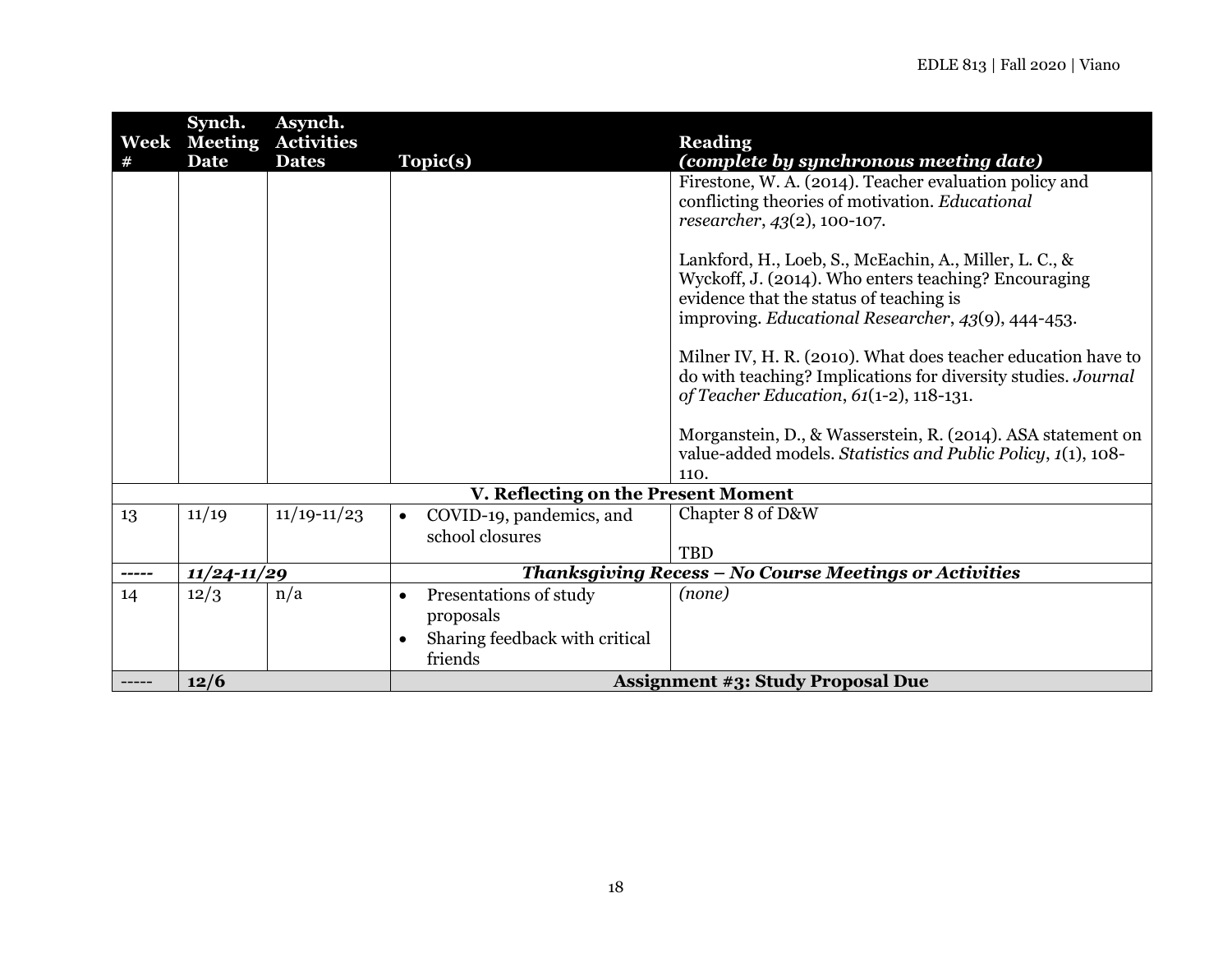## **Assignment #1: Topic Essay**

## **Rationale**

The goal of this assignment is to highlight the details of a precise and particular education debate. This debate will form the foundation for your individualized scholarly inquiry this term. Before you can generate your own research questions, you need to demonstrate an understanding of the key issues. Before you can insert your voice into and inform current educational debates and policies, you need to have a clear understanding of the current state of these debates and policies.

## **Tasks**

Students will submit a **3-4 page** essay that offers an overview of their selected issue.

- 1. Begin by addressing the following questions:
	- a. Where is this issue visible?
	- b. Who is involved?
	- c. What are the competing perspectives surrounding this issue?
	- d. What is at stake?
- 2. Once you have addressed the above questions, begin to move beyond the details of the current issue and raise your own research questions.
	- a. What do you want to learn more about?
	- b. What do you want to figure out?
	- c. Develop a set of at least 3 questions that will drive your research over the course of this semester.
- 3. Using at least 4 sources, this essay will focus only on the current incarnation of this debate.
- 4. In addition, students will submit a proposed bibliography of 10 sources.

## *Rubric on the next page…*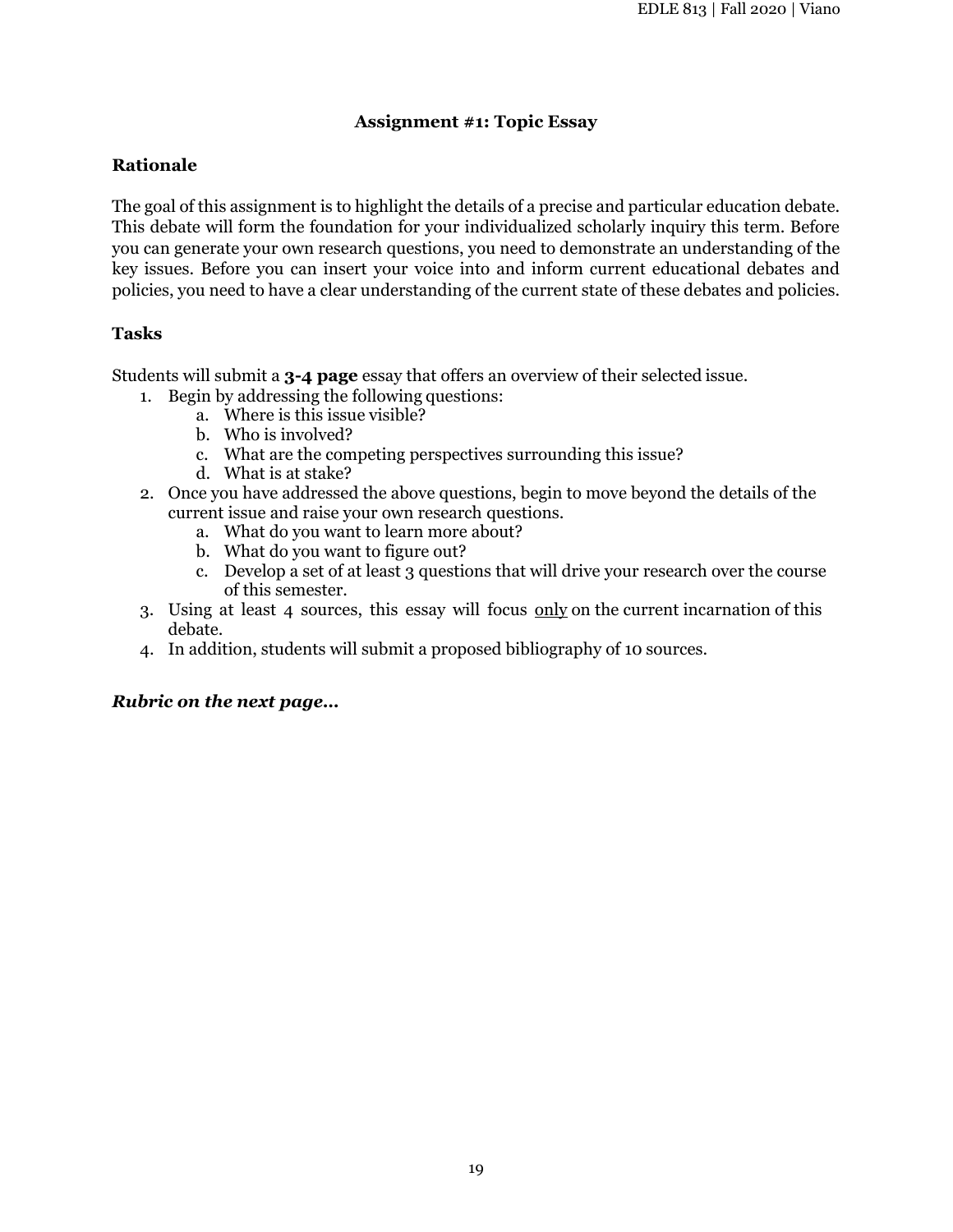| Criteria                                       | <b>Exceeds</b>                                                                                                                                                                                                                                                  | <b>Meets</b> expectations                                                                                                                                                                                                                                      | Approaching                                                                                                                                                               | <b>Falls below</b>                                                                                                                                                                                           |
|------------------------------------------------|-----------------------------------------------------------------------------------------------------------------------------------------------------------------------------------------------------------------------------------------------------------------|----------------------------------------------------------------------------------------------------------------------------------------------------------------------------------------------------------------------------------------------------------------|---------------------------------------------------------------------------------------------------------------------------------------------------------------------------|--------------------------------------------------------------------------------------------------------------------------------------------------------------------------------------------------------------|
|                                                | expectations                                                                                                                                                                                                                                                    |                                                                                                                                                                                                                                                                | expectations                                                                                                                                                              | expectations                                                                                                                                                                                                 |
| Statement of<br>Topic<br>(20%)                 | Offers a clear statement<br>of issue of interest.<br>Focuses on a specific<br>component of a larger<br>debate. Describes topic<br>in clear and accurate<br>terms.                                                                                               | Offers a clear statement<br>of topic, but lacks focus.<br>Author attempts to<br>cover too much ground.                                                                                                                                                         | Does not offer a clear<br>and specific statement<br>of interest. Author<br>discusses a large topic<br>in vague terms.                                                     | Does not offer a clear<br>and specific statement<br>of interest. Author<br>makes claims that are<br>inaccurate.                                                                                              |
| Exploration<br>of Debate<br>(30%)              | Offers a clear<br>exploration of a specific<br>issue or debate of<br>interest. Refers to<br>relevant texts to ground<br>characterizations.<br>Presents topic overview<br>in a clear, accurate, and<br>bias-free manner. Cites<br>and makes use of 4<br>sources. | Offers a clear<br>exploration of a specific<br>issue or debate of<br>interest. Refers to<br>relevant texts to ground<br>overview. Author<br>reveals clear bias,<br>choosing sides or<br>offering policy<br>prescriptions. Cites and<br>makes use of 4 sources. | Exploration of issue is<br>vague or too broad.<br>Author takes sides. Uses<br>less than 4 sources, or<br>cites 4 sources but does<br>not make significant use<br>of them. | Exploration of issue is<br>unclear or inaccurate.<br>Author does not refer to<br>specific texts to ground<br>overview and writes<br>with clear bias. Does not<br>cite or make use of<br>appropriate sources. |
| Statement of<br>Research<br>Questions<br>(20%) | Moves beyond the issue<br>at hand and raises at<br>least 3 meaningful<br>questions that pertain<br>to the social and<br>political context.                                                                                                                      | Raises two meaningful<br>questions to guide<br>future inquiry.                                                                                                                                                                                                 | Raises fewer than 2<br>meaningful questions.                                                                                                                              | Raises questions that<br>do not stem from the<br>readings or hold<br>potential of generating<br>future research or does<br>not pose any<br>questions.                                                        |
| Use of<br>Sources<br>(10%)                     | Cites and makes use of<br>at least 4 high quality<br>sources.                                                                                                                                                                                                   | Cites and makes use of<br>at least 4 sources, one<br>or more of which may<br>be of dubious quality.                                                                                                                                                            | Cites and makes use of<br>3 sources.                                                                                                                                      | Cites and makes use of<br>fewer than 3 sources.                                                                                                                                                              |
| Proposed<br>Bibliography<br>(10%)              | Provides a proposed<br>bibliography of at least<br>10 high quality sources.                                                                                                                                                                                     | Lists less than 10<br>sources but more than<br>7.                                                                                                                                                                                                              | Lists less than 7 sources<br>but more than 2.                                                                                                                             | No listed sources.                                                                                                                                                                                           |
| Mechanics<br>(10%)                             | The essay is nearly error<br>free and comports to<br>APA guidelines.                                                                                                                                                                                            | The paper has some<br>errors.                                                                                                                                                                                                                                  | The paper has<br>numerous errors.                                                                                                                                         | The paper is sloppy<br>and appears not to have<br>been proofread.                                                                                                                                            |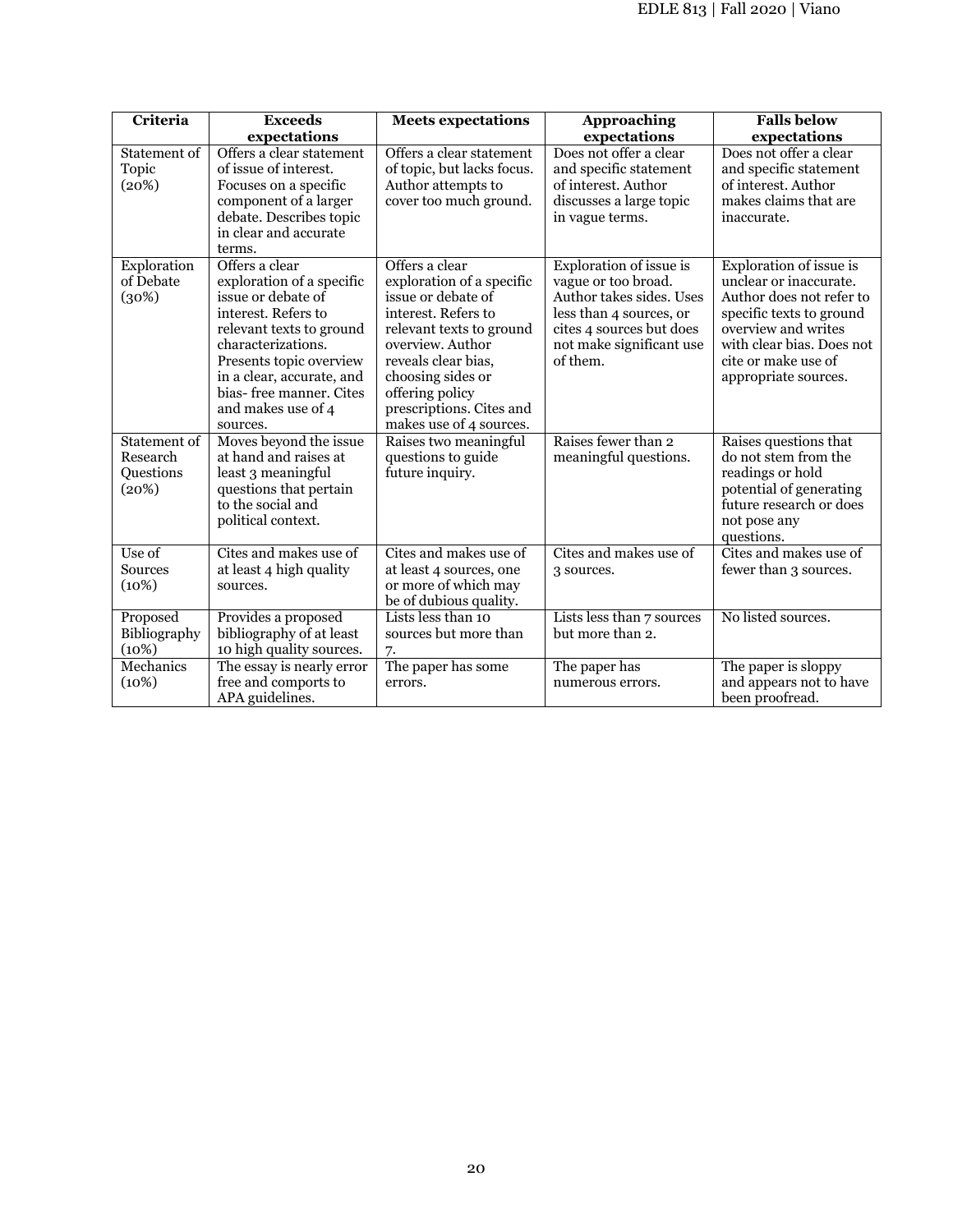## **Assignment #2: Literature Review**

### **Rationale**

All successful academic writing hinges from the careful reading of secondary source literature. Rather than summarizing the key points and arguments of a variety of authors, the goal of this exercise is to synthesize a body of scholarship.

#### **Tasks**

In **6-7 pages**, students will engage the following questions in a well-crafted, compelling essay.

- How does prior research engage with social and political forces at play?
- In what ways do disciplinary conventions shape authors' analyses?
- What are the main points of agreement and disagreement?
- Where do you see authors engaging one another in scholarly discourse?
- What are the holes or ways in which the literature can be extended in productive ways?

Drawing upon this body of literature, pose at least three questions that will motivate your future inquiry. Examine these questions, explicating how they grow out of the examined literature and exploring their larger significance. What will these questions help you figure out that we do not already know?

You must discuss and cite at least 10 approved sources.

#### *Rubric on the next page…*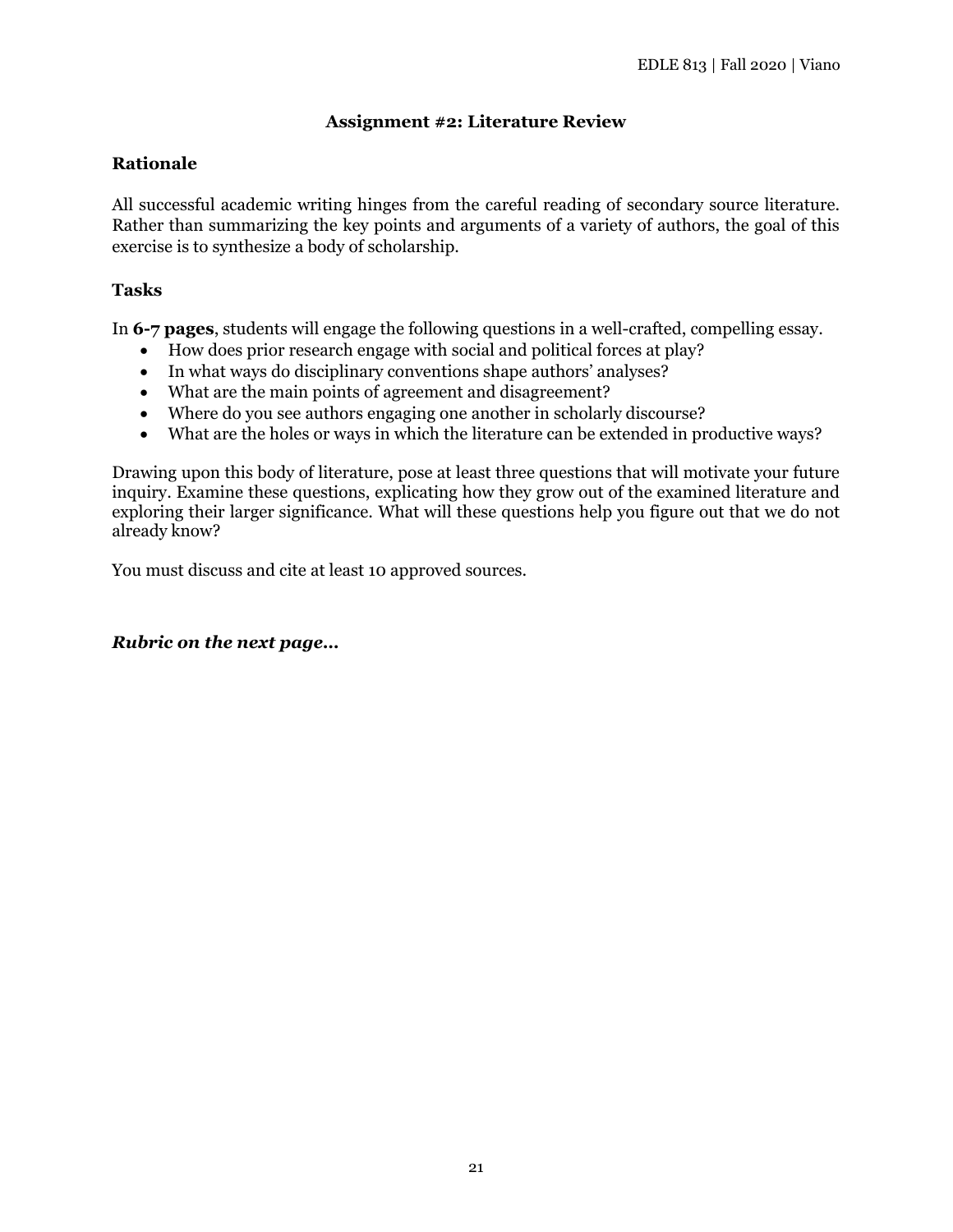| Criteria                                                          | <b>Exceeds</b>                                                                                                                                                                                                                                                                                                                                                                                                                                                                                                                   | <b>Meets expectations</b>                                                                                                                                                                                                                                                                                  | Approaching                                                                                                                                                                                                                     | <b>Falls below</b>                                                                                                                                                                                                                                                           |
|-------------------------------------------------------------------|----------------------------------------------------------------------------------------------------------------------------------------------------------------------------------------------------------------------------------------------------------------------------------------------------------------------------------------------------------------------------------------------------------------------------------------------------------------------------------------------------------------------------------|------------------------------------------------------------------------------------------------------------------------------------------------------------------------------------------------------------------------------------------------------------------------------------------------------------|---------------------------------------------------------------------------------------------------------------------------------------------------------------------------------------------------------------------------------|------------------------------------------------------------------------------------------------------------------------------------------------------------------------------------------------------------------------------------------------------------------------------|
|                                                                   | expectations                                                                                                                                                                                                                                                                                                                                                                                                                                                                                                                     |                                                                                                                                                                                                                                                                                                            | expectations                                                                                                                                                                                                                    | expectations                                                                                                                                                                                                                                                                 |
| Presentation of<br>Literature and<br>Idea<br>Development<br>(60%) | Examines and properly<br>cites 10 sources. Creates<br>conversations across<br>texts, thinking about the<br>works as a cohesive<br>body of literature.<br>Rather than<br>summarizing each work<br>one by one, the author<br>finds meaningful ways<br>to group the readings.<br>Incorporates specific<br>evidence from texts and<br>offers an analysis.<br>Through an exploration<br>of this body of<br>literature, the author<br>generates a cohesive,<br>logical, and compelling<br>idea that is woven<br>throughout the review. | Examines and properly<br>cites 10 sources. The<br>author attempts to<br>generate a larger,<br>original idea but this<br>idea is not substantiated<br>all the way throughout<br>the essay or is separate<br>from a discussion of the<br>texts. Uses some quotes,<br>but may not offer<br>thorough analysis. | Examines 10 sources.<br>Citations may be<br>incorrect. Rather than<br>generating a larger idea<br>and moving beyond the<br>texts, the author<br>summarizes each work.<br>Provides some evidence,<br>but offers little analysis. | Examines less than 10<br>sources. Citations may<br>be incorrect. Author<br>offers only summaries.<br>Presentation of authors'<br>views may be inaccurate<br>or incorrect.<br>Does not provide<br>significant evidence to<br>support claims. Does<br>not provide<br>analysis. |
| Future<br>Research<br><b>Ouestions</b><br>(30%)                   | Clearly states and<br>explicates three specific<br>questions to motivate<br>further research. The<br>questions are a clear<br>outgrowth of the<br>literature discussed.                                                                                                                                                                                                                                                                                                                                                          | States three questions.<br>Questions are too broad<br>and are not fully<br>explicated. Questions<br>flow from previous<br>discussion of literature.                                                                                                                                                        | Offers three vague<br>questions. Does not<br>clearly or fully explicate<br>significance or<br>implications of<br>questions.<br>Questions only partially<br>flow from discussion of<br>scholarship.                              | Offers less than three<br>questions. Questions<br>are vague and may not<br>be explicated.<br>Questions do not flow<br>from discussion of<br>scholarship.                                                                                                                     |
| Mechanics<br>(10%)                                                | The essay is nearly error<br>free and comports to<br>APA guidelines.                                                                                                                                                                                                                                                                                                                                                                                                                                                             | The paper has some<br>errors.                                                                                                                                                                                                                                                                              | The paper has<br>numerous errors.                                                                                                                                                                                               | The paper is sloppy and<br>appears not to have<br>been proofread.                                                                                                                                                                                                            |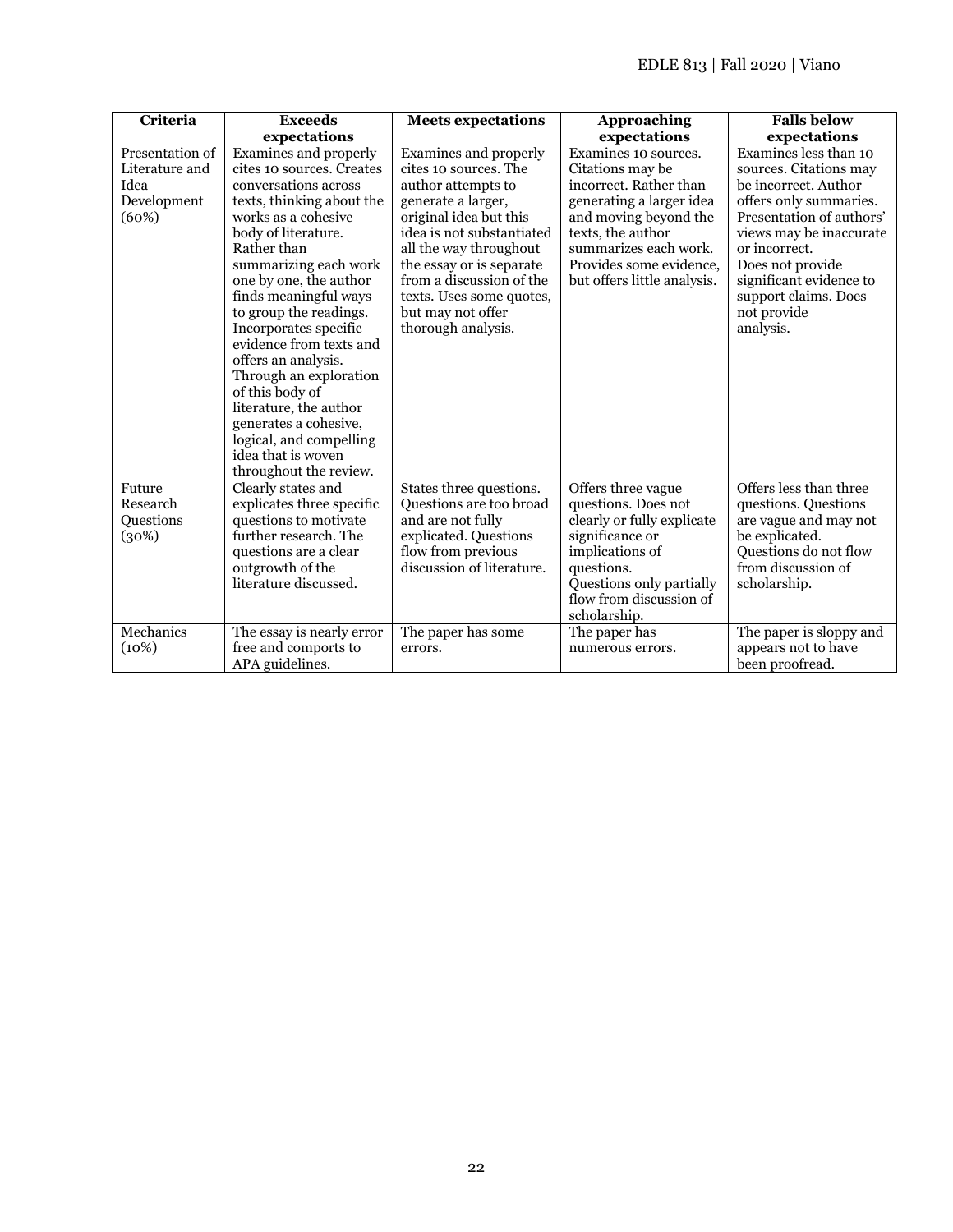## **Assignment#3: Study Proposal**

## **Rationale**

The skills necessary to effectively motivating a study, accurately summarizing prior research, and designing a high-quality research study are not only important for doctoral students but also researchers. This proposal mirrors what you will write as your dissertation proposal, grant proposal, or the front matter of a peer-reviewed journal article.

## **Tasks**

- 1. Write a 12-15-page essay that proposes a study of a current educational debate that pays close attention to the ways in which social and political forces have shaped this issue.
- 2. Begin by offering a succinct picture of a current educational issue.
	- a. Where does this debate unfold?
	- b. Who is involved?
	- c. What is at stake?
- 3. Consider how and in what ways a research study might provide a new way of thinking about this debate and its underlying issues. State research questions.
- 4. Explore the related literature on this topic, calling attention to key findings, points of contention, and areas where future research is necessary.
- 5. Propose a framework to understand the topic, using one or more of the social and political forces we discussed this semester to clarify how we might improve our understanding of the topic.
- 6. Describe a study that is designed to fill gaps in prior literature based on the proposed framework. Describe ideal conditions for this study including,
	- a. setting,
	- b. sample,
	- c. data collection,
	- d. measures,
	- e. and data analysis.
- 7. Conclude with a summary of the potential implications of this study for education policy and the work of educational leaders.

## *Rubric on the next page…*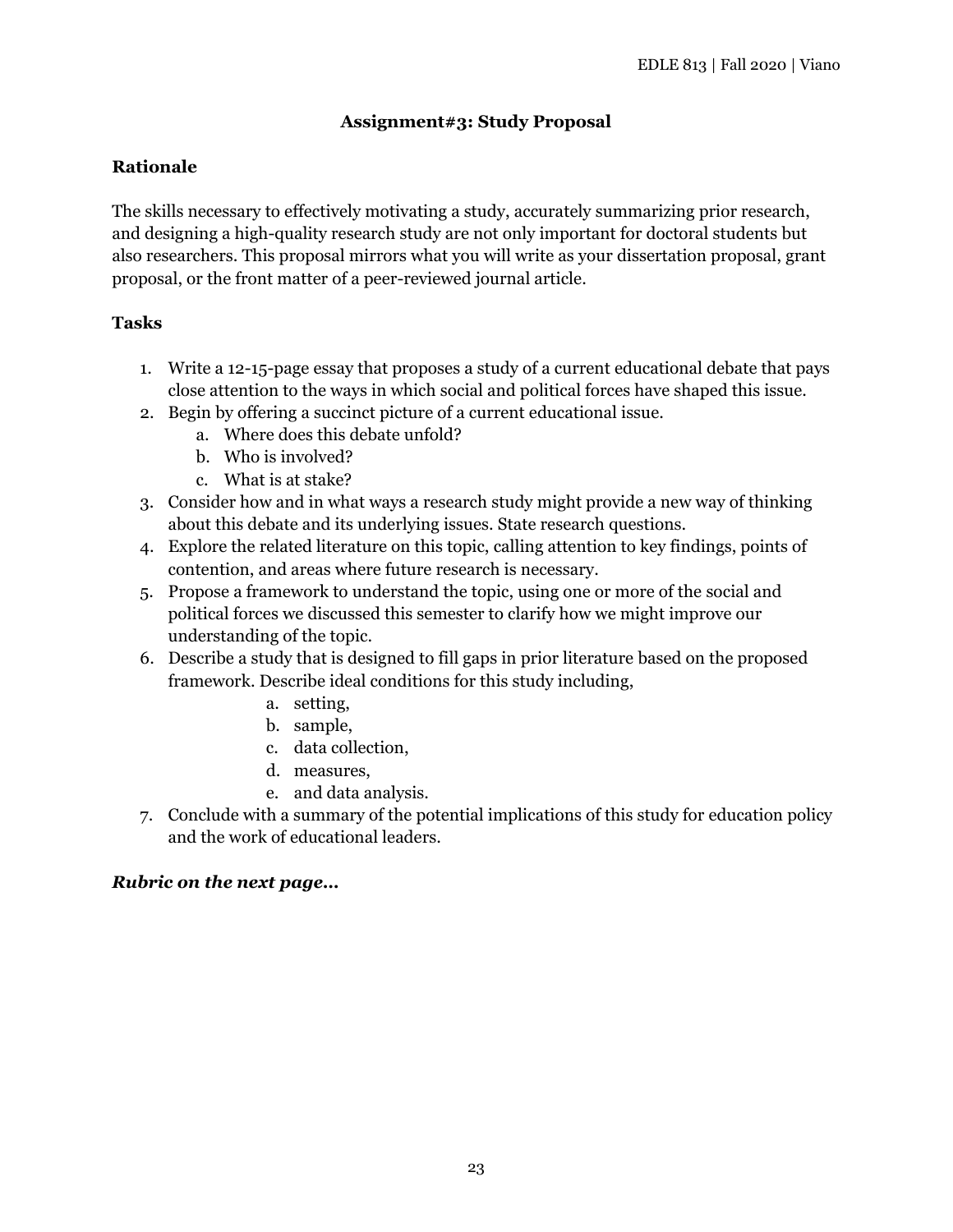| expectations<br>expectations<br>Offers a clear statement<br>Does not offer a clear<br>Does not offer a clear<br>Statement of<br>Offers a clear statement<br>Topic<br>of topic. Focuses on a<br>of topic, but lacks focus.<br>and specific statement<br>and specific statement<br>specific component of a<br>Author attempts to<br>of interest. Author<br>of interest. Author<br>(10%)<br>discusses a large topic<br>makes claims that are<br>larger debate. Describes<br>cover too much ground.<br>topic in clear and<br>inaccurate.<br>in vague terms.<br>accurate terms.<br>Offers a clear<br>Offers a clear<br>Statement of<br>Exploration of issue is<br>Exploration of issue is<br>exploration of a specific<br>vague or too broad.<br>unclear or inaccurate.<br>Purpose and<br>exploration of a specific<br>Author takes sides.<br>Research<br>issue or debate of<br>issue or debate of<br>Author does not refer to<br>Questions<br>interest. Refers to<br>interest. Refers to<br>Questions are vague or<br>specific texts to ground<br>(10%)<br>relevant texts to ground<br>relevant texts to ground<br>off topic.<br>overview and writes<br>with clear bias or does<br>overview. Author<br>characterizations.<br>reveals clear bias,<br>Presents topic overview<br>in a clear, accurate, and<br>choosing sides or<br>bias-free manner.<br>offering policy<br>Raises at least 3<br>prescriptions or stated<br>meaningful questions<br>questions are not<br>that pertain to the social<br>relevant.<br>and political context.<br>Literature<br>Creates conversations<br>Rather than<br>Author offers only<br>The author attempts to<br>Review<br>generate a larger,<br>generating a larger idea<br>summaries.<br>across texts, thinking<br>(10%)<br>and moving beyond the<br>Presentation of authors'<br>about the works as a<br>original idea but this<br>cohesive body of<br>idea is not<br>texts, the author<br>views may be inaccurate<br>literature. Rather than<br>substantiated all the<br>summarizes each work.<br>or incorrect. Does not<br>summarizing each work<br>way throughout<br>Provides some<br>provide significant<br>one by one, the author<br>the essay or is separate<br>evidence, but offers<br>evidence to support<br>finds meaningful ways<br>from a discussion of the<br>claims.<br>little analysis.<br>to group the readings.<br>texts.<br>Incorporates specific<br>evidence from texts and | Criteria | <b>Exceeds</b>      | <b>Meets expectations</b> | <b>Approaching</b> | <b>Falls below</b>      |
|-----------------------------------------------------------------------------------------------------------------------------------------------------------------------------------------------------------------------------------------------------------------------------------------------------------------------------------------------------------------------------------------------------------------------------------------------------------------------------------------------------------------------------------------------------------------------------------------------------------------------------------------------------------------------------------------------------------------------------------------------------------------------------------------------------------------------------------------------------------------------------------------------------------------------------------------------------------------------------------------------------------------------------------------------------------------------------------------------------------------------------------------------------------------------------------------------------------------------------------------------------------------------------------------------------------------------------------------------------------------------------------------------------------------------------------------------------------------------------------------------------------------------------------------------------------------------------------------------------------------------------------------------------------------------------------------------------------------------------------------------------------------------------------------------------------------------------------------------------------------------------------------------------------------------------------------------------------------------------------------------------------------------------------------------------------------------------------------------------------------------------------------------------------------------------------------------------------------------------------------------------------------------------------------------------------------------------------------------------------------------------------------------------------------------------|----------|---------------------|---------------------------|--------------------|-------------------------|
|                                                                                                                                                                                                                                                                                                                                                                                                                                                                                                                                                                                                                                                                                                                                                                                                                                                                                                                                                                                                                                                                                                                                                                                                                                                                                                                                                                                                                                                                                                                                                                                                                                                                                                                                                                                                                                                                                                                                                                                                                                                                                                                                                                                                                                                                                                                                                                                                                             |          |                     |                           | expectations       |                         |
|                                                                                                                                                                                                                                                                                                                                                                                                                                                                                                                                                                                                                                                                                                                                                                                                                                                                                                                                                                                                                                                                                                                                                                                                                                                                                                                                                                                                                                                                                                                                                                                                                                                                                                                                                                                                                                                                                                                                                                                                                                                                                                                                                                                                                                                                                                                                                                                                                             |          |                     |                           |                    |                         |
|                                                                                                                                                                                                                                                                                                                                                                                                                                                                                                                                                                                                                                                                                                                                                                                                                                                                                                                                                                                                                                                                                                                                                                                                                                                                                                                                                                                                                                                                                                                                                                                                                                                                                                                                                                                                                                                                                                                                                                                                                                                                                                                                                                                                                                                                                                                                                                                                                             |          |                     |                           |                    |                         |
|                                                                                                                                                                                                                                                                                                                                                                                                                                                                                                                                                                                                                                                                                                                                                                                                                                                                                                                                                                                                                                                                                                                                                                                                                                                                                                                                                                                                                                                                                                                                                                                                                                                                                                                                                                                                                                                                                                                                                                                                                                                                                                                                                                                                                                                                                                                                                                                                                             |          |                     |                           |                    |                         |
|                                                                                                                                                                                                                                                                                                                                                                                                                                                                                                                                                                                                                                                                                                                                                                                                                                                                                                                                                                                                                                                                                                                                                                                                                                                                                                                                                                                                                                                                                                                                                                                                                                                                                                                                                                                                                                                                                                                                                                                                                                                                                                                                                                                                                                                                                                                                                                                                                             |          |                     |                           |                    |                         |
|                                                                                                                                                                                                                                                                                                                                                                                                                                                                                                                                                                                                                                                                                                                                                                                                                                                                                                                                                                                                                                                                                                                                                                                                                                                                                                                                                                                                                                                                                                                                                                                                                                                                                                                                                                                                                                                                                                                                                                                                                                                                                                                                                                                                                                                                                                                                                                                                                             |          |                     |                           |                    |                         |
|                                                                                                                                                                                                                                                                                                                                                                                                                                                                                                                                                                                                                                                                                                                                                                                                                                                                                                                                                                                                                                                                                                                                                                                                                                                                                                                                                                                                                                                                                                                                                                                                                                                                                                                                                                                                                                                                                                                                                                                                                                                                                                                                                                                                                                                                                                                                                                                                                             |          |                     |                           |                    |                         |
|                                                                                                                                                                                                                                                                                                                                                                                                                                                                                                                                                                                                                                                                                                                                                                                                                                                                                                                                                                                                                                                                                                                                                                                                                                                                                                                                                                                                                                                                                                                                                                                                                                                                                                                                                                                                                                                                                                                                                                                                                                                                                                                                                                                                                                                                                                                                                                                                                             |          |                     |                           |                    |                         |
|                                                                                                                                                                                                                                                                                                                                                                                                                                                                                                                                                                                                                                                                                                                                                                                                                                                                                                                                                                                                                                                                                                                                                                                                                                                                                                                                                                                                                                                                                                                                                                                                                                                                                                                                                                                                                                                                                                                                                                                                                                                                                                                                                                                                                                                                                                                                                                                                                             |          |                     |                           |                    |                         |
|                                                                                                                                                                                                                                                                                                                                                                                                                                                                                                                                                                                                                                                                                                                                                                                                                                                                                                                                                                                                                                                                                                                                                                                                                                                                                                                                                                                                                                                                                                                                                                                                                                                                                                                                                                                                                                                                                                                                                                                                                                                                                                                                                                                                                                                                                                                                                                                                                             |          |                     |                           |                    |                         |
|                                                                                                                                                                                                                                                                                                                                                                                                                                                                                                                                                                                                                                                                                                                                                                                                                                                                                                                                                                                                                                                                                                                                                                                                                                                                                                                                                                                                                                                                                                                                                                                                                                                                                                                                                                                                                                                                                                                                                                                                                                                                                                                                                                                                                                                                                                                                                                                                                             |          |                     |                           |                    |                         |
|                                                                                                                                                                                                                                                                                                                                                                                                                                                                                                                                                                                                                                                                                                                                                                                                                                                                                                                                                                                                                                                                                                                                                                                                                                                                                                                                                                                                                                                                                                                                                                                                                                                                                                                                                                                                                                                                                                                                                                                                                                                                                                                                                                                                                                                                                                                                                                                                                             |          |                     |                           |                    |                         |
|                                                                                                                                                                                                                                                                                                                                                                                                                                                                                                                                                                                                                                                                                                                                                                                                                                                                                                                                                                                                                                                                                                                                                                                                                                                                                                                                                                                                                                                                                                                                                                                                                                                                                                                                                                                                                                                                                                                                                                                                                                                                                                                                                                                                                                                                                                                                                                                                                             |          |                     |                           |                    | not pose any questions. |
|                                                                                                                                                                                                                                                                                                                                                                                                                                                                                                                                                                                                                                                                                                                                                                                                                                                                                                                                                                                                                                                                                                                                                                                                                                                                                                                                                                                                                                                                                                                                                                                                                                                                                                                                                                                                                                                                                                                                                                                                                                                                                                                                                                                                                                                                                                                                                                                                                             |          |                     |                           |                    |                         |
|                                                                                                                                                                                                                                                                                                                                                                                                                                                                                                                                                                                                                                                                                                                                                                                                                                                                                                                                                                                                                                                                                                                                                                                                                                                                                                                                                                                                                                                                                                                                                                                                                                                                                                                                                                                                                                                                                                                                                                                                                                                                                                                                                                                                                                                                                                                                                                                                                             |          |                     |                           |                    |                         |
|                                                                                                                                                                                                                                                                                                                                                                                                                                                                                                                                                                                                                                                                                                                                                                                                                                                                                                                                                                                                                                                                                                                                                                                                                                                                                                                                                                                                                                                                                                                                                                                                                                                                                                                                                                                                                                                                                                                                                                                                                                                                                                                                                                                                                                                                                                                                                                                                                             |          |                     |                           |                    |                         |
|                                                                                                                                                                                                                                                                                                                                                                                                                                                                                                                                                                                                                                                                                                                                                                                                                                                                                                                                                                                                                                                                                                                                                                                                                                                                                                                                                                                                                                                                                                                                                                                                                                                                                                                                                                                                                                                                                                                                                                                                                                                                                                                                                                                                                                                                                                                                                                                                                             |          |                     |                           |                    |                         |
|                                                                                                                                                                                                                                                                                                                                                                                                                                                                                                                                                                                                                                                                                                                                                                                                                                                                                                                                                                                                                                                                                                                                                                                                                                                                                                                                                                                                                                                                                                                                                                                                                                                                                                                                                                                                                                                                                                                                                                                                                                                                                                                                                                                                                                                                                                                                                                                                                             |          |                     |                           |                    |                         |
|                                                                                                                                                                                                                                                                                                                                                                                                                                                                                                                                                                                                                                                                                                                                                                                                                                                                                                                                                                                                                                                                                                                                                                                                                                                                                                                                                                                                                                                                                                                                                                                                                                                                                                                                                                                                                                                                                                                                                                                                                                                                                                                                                                                                                                                                                                                                                                                                                             |          |                     |                           |                    |                         |
|                                                                                                                                                                                                                                                                                                                                                                                                                                                                                                                                                                                                                                                                                                                                                                                                                                                                                                                                                                                                                                                                                                                                                                                                                                                                                                                                                                                                                                                                                                                                                                                                                                                                                                                                                                                                                                                                                                                                                                                                                                                                                                                                                                                                                                                                                                                                                                                                                             |          |                     |                           |                    |                         |
|                                                                                                                                                                                                                                                                                                                                                                                                                                                                                                                                                                                                                                                                                                                                                                                                                                                                                                                                                                                                                                                                                                                                                                                                                                                                                                                                                                                                                                                                                                                                                                                                                                                                                                                                                                                                                                                                                                                                                                                                                                                                                                                                                                                                                                                                                                                                                                                                                             |          |                     |                           |                    |                         |
|                                                                                                                                                                                                                                                                                                                                                                                                                                                                                                                                                                                                                                                                                                                                                                                                                                                                                                                                                                                                                                                                                                                                                                                                                                                                                                                                                                                                                                                                                                                                                                                                                                                                                                                                                                                                                                                                                                                                                                                                                                                                                                                                                                                                                                                                                                                                                                                                                             |          |                     |                           |                    |                         |
|                                                                                                                                                                                                                                                                                                                                                                                                                                                                                                                                                                                                                                                                                                                                                                                                                                                                                                                                                                                                                                                                                                                                                                                                                                                                                                                                                                                                                                                                                                                                                                                                                                                                                                                                                                                                                                                                                                                                                                                                                                                                                                                                                                                                                                                                                                                                                                                                                             |          |                     |                           |                    |                         |
|                                                                                                                                                                                                                                                                                                                                                                                                                                                                                                                                                                                                                                                                                                                                                                                                                                                                                                                                                                                                                                                                                                                                                                                                                                                                                                                                                                                                                                                                                                                                                                                                                                                                                                                                                                                                                                                                                                                                                                                                                                                                                                                                                                                                                                                                                                                                                                                                                             |          |                     |                           |                    |                         |
|                                                                                                                                                                                                                                                                                                                                                                                                                                                                                                                                                                                                                                                                                                                                                                                                                                                                                                                                                                                                                                                                                                                                                                                                                                                                                                                                                                                                                                                                                                                                                                                                                                                                                                                                                                                                                                                                                                                                                                                                                                                                                                                                                                                                                                                                                                                                                                                                                             |          |                     |                           |                    |                         |
|                                                                                                                                                                                                                                                                                                                                                                                                                                                                                                                                                                                                                                                                                                                                                                                                                                                                                                                                                                                                                                                                                                                                                                                                                                                                                                                                                                                                                                                                                                                                                                                                                                                                                                                                                                                                                                                                                                                                                                                                                                                                                                                                                                                                                                                                                                                                                                                                                             |          |                     |                           |                    |                         |
|                                                                                                                                                                                                                                                                                                                                                                                                                                                                                                                                                                                                                                                                                                                                                                                                                                                                                                                                                                                                                                                                                                                                                                                                                                                                                                                                                                                                                                                                                                                                                                                                                                                                                                                                                                                                                                                                                                                                                                                                                                                                                                                                                                                                                                                                                                                                                                                                                             |          |                     |                           |                    |                         |
|                                                                                                                                                                                                                                                                                                                                                                                                                                                                                                                                                                                                                                                                                                                                                                                                                                                                                                                                                                                                                                                                                                                                                                                                                                                                                                                                                                                                                                                                                                                                                                                                                                                                                                                                                                                                                                                                                                                                                                                                                                                                                                                                                                                                                                                                                                                                                                                                                             |          |                     |                           |                    |                         |
|                                                                                                                                                                                                                                                                                                                                                                                                                                                                                                                                                                                                                                                                                                                                                                                                                                                                                                                                                                                                                                                                                                                                                                                                                                                                                                                                                                                                                                                                                                                                                                                                                                                                                                                                                                                                                                                                                                                                                                                                                                                                                                                                                                                                                                                                                                                                                                                                                             |          |                     |                           |                    |                         |
|                                                                                                                                                                                                                                                                                                                                                                                                                                                                                                                                                                                                                                                                                                                                                                                                                                                                                                                                                                                                                                                                                                                                                                                                                                                                                                                                                                                                                                                                                                                                                                                                                                                                                                                                                                                                                                                                                                                                                                                                                                                                                                                                                                                                                                                                                                                                                                                                                             |          | offers an analysis. |                           |                    |                         |
| Through an exploration                                                                                                                                                                                                                                                                                                                                                                                                                                                                                                                                                                                                                                                                                                                                                                                                                                                                                                                                                                                                                                                                                                                                                                                                                                                                                                                                                                                                                                                                                                                                                                                                                                                                                                                                                                                                                                                                                                                                                                                                                                                                                                                                                                                                                                                                                                                                                                                                      |          |                     |                           |                    |                         |
| of this body of<br>literature, the author                                                                                                                                                                                                                                                                                                                                                                                                                                                                                                                                                                                                                                                                                                                                                                                                                                                                                                                                                                                                                                                                                                                                                                                                                                                                                                                                                                                                                                                                                                                                                                                                                                                                                                                                                                                                                                                                                                                                                                                                                                                                                                                                                                                                                                                                                                                                                                                   |          |                     |                           |                    |                         |
| generates a cohesive,                                                                                                                                                                                                                                                                                                                                                                                                                                                                                                                                                                                                                                                                                                                                                                                                                                                                                                                                                                                                                                                                                                                                                                                                                                                                                                                                                                                                                                                                                                                                                                                                                                                                                                                                                                                                                                                                                                                                                                                                                                                                                                                                                                                                                                                                                                                                                                                                       |          |                     |                           |                    |                         |
| logical, and compelling                                                                                                                                                                                                                                                                                                                                                                                                                                                                                                                                                                                                                                                                                                                                                                                                                                                                                                                                                                                                                                                                                                                                                                                                                                                                                                                                                                                                                                                                                                                                                                                                                                                                                                                                                                                                                                                                                                                                                                                                                                                                                                                                                                                                                                                                                                                                                                                                     |          |                     |                           |                    |                         |
| idea that is woven                                                                                                                                                                                                                                                                                                                                                                                                                                                                                                                                                                                                                                                                                                                                                                                                                                                                                                                                                                                                                                                                                                                                                                                                                                                                                                                                                                                                                                                                                                                                                                                                                                                                                                                                                                                                                                                                                                                                                                                                                                                                                                                                                                                                                                                                                                                                                                                                          |          |                     |                           |                    |                         |
| throughout the review.                                                                                                                                                                                                                                                                                                                                                                                                                                                                                                                                                                                                                                                                                                                                                                                                                                                                                                                                                                                                                                                                                                                                                                                                                                                                                                                                                                                                                                                                                                                                                                                                                                                                                                                                                                                                                                                                                                                                                                                                                                                                                                                                                                                                                                                                                                                                                                                                      |          |                     |                           |                    |                         |
| Connections in the<br>Framework<br>Framework clearly<br>Framework clearly<br>Framework is wholly                                                                                                                                                                                                                                                                                                                                                                                                                                                                                                                                                                                                                                                                                                                                                                                                                                                                                                                                                                                                                                                                                                                                                                                                                                                                                                                                                                                                                                                                                                                                                                                                                                                                                                                                                                                                                                                                                                                                                                                                                                                                                                                                                                                                                                                                                                                            |          |                     |                           |                    |                         |
| makes connections<br>makes connections<br>framework between the<br>Connecting                                                                                                                                                                                                                                                                                                                                                                                                                                                                                                                                                                                                                                                                                                                                                                                                                                                                                                                                                                                                                                                                                                                                                                                                                                                                                                                                                                                                                                                                                                                                                                                                                                                                                                                                                                                                                                                                                                                                                                                                                                                                                                                                                                                                                                                                                                                                               |          |                     |                           |                    | inadequate, confusing,  |
| between the important<br>between the important<br>important elements at<br>and/or off topic.<br>Topic to                                                                                                                                                                                                                                                                                                                                                                                                                                                                                                                                                                                                                                                                                                                                                                                                                                                                                                                                                                                                                                                                                                                                                                                                                                                                                                                                                                                                                                                                                                                                                                                                                                                                                                                                                                                                                                                                                                                                                                                                                                                                                                                                                                                                                                                                                                                    |          |                     |                           |                    |                         |
| Social/<br>elements at play in this<br>elements at play in this<br>play in this educational                                                                                                                                                                                                                                                                                                                                                                                                                                                                                                                                                                                                                                                                                                                                                                                                                                                                                                                                                                                                                                                                                                                                                                                                                                                                                                                                                                                                                                                                                                                                                                                                                                                                                                                                                                                                                                                                                                                                                                                                                                                                                                                                                                                                                                                                                                                                 |          |                     |                           |                    |                         |
| Political<br>educational debate and<br>educational debate and<br>debate and relevant                                                                                                                                                                                                                                                                                                                                                                                                                                                                                                                                                                                                                                                                                                                                                                                                                                                                                                                                                                                                                                                                                                                                                                                                                                                                                                                                                                                                                                                                                                                                                                                                                                                                                                                                                                                                                                                                                                                                                                                                                                                                                                                                                                                                                                                                                                                                        |          |                     |                           |                    |                         |
| relevant outcomes. The<br>relevant outcomes. The<br>outcomes are unclear.<br>Forces                                                                                                                                                                                                                                                                                                                                                                                                                                                                                                                                                                                                                                                                                                                                                                                                                                                                                                                                                                                                                                                                                                                                                                                                                                                                                                                                                                                                                                                                                                                                                                                                                                                                                                                                                                                                                                                                                                                                                                                                                                                                                                                                                                                                                                                                                                                                         |          |                     |                           |                    |                         |
| particular social/<br>The particular social/<br>(20%)<br>particular social/<br>political force is woven<br>political force is not<br>political force is not                                                                                                                                                                                                                                                                                                                                                                                                                                                                                                                                                                                                                                                                                                                                                                                                                                                                                                                                                                                                                                                                                                                                                                                                                                                                                                                                                                                                                                                                                                                                                                                                                                                                                                                                                                                                                                                                                                                                                                                                                                                                                                                                                                                                                                                                 |          |                     |                           |                    |                         |
| into the framework<br>noted in the framework.<br>noted in the framework.                                                                                                                                                                                                                                                                                                                                                                                                                                                                                                                                                                                                                                                                                                                                                                                                                                                                                                                                                                                                                                                                                                                                                                                                                                                                                                                                                                                                                                                                                                                                                                                                                                                                                                                                                                                                                                                                                                                                                                                                                                                                                                                                                                                                                                                                                                                                                    |          |                     |                           |                    |                         |
| effectively.                                                                                                                                                                                                                                                                                                                                                                                                                                                                                                                                                                                                                                                                                                                                                                                                                                                                                                                                                                                                                                                                                                                                                                                                                                                                                                                                                                                                                                                                                                                                                                                                                                                                                                                                                                                                                                                                                                                                                                                                                                                                                                                                                                                                                                                                                                                                                                                                                |          |                     |                           |                    |                         |
| Study description is<br>Study description is<br>Study description is not<br>The methodology is<br>Proposed                                                                                                                                                                                                                                                                                                                                                                                                                                                                                                                                                                                                                                                                                                                                                                                                                                                                                                                                                                                                                                                                                                                                                                                                                                                                                                                                                                                                                                                                                                                                                                                                                                                                                                                                                                                                                                                                                                                                                                                                                                                                                                                                                                                                                                                                                                                  |          |                     |                           |                    |                         |
| clearly related to the<br>clearly related to the<br>clearly related to the<br>unrelated to prior<br>Study                                                                                                                                                                                                                                                                                                                                                                                                                                                                                                                                                                                                                                                                                                                                                                                                                                                                                                                                                                                                                                                                                                                                                                                                                                                                                                                                                                                                                                                                                                                                                                                                                                                                                                                                                                                                                                                                                                                                                                                                                                                                                                                                                                                                                                                                                                                   |          |                     |                           |                    |                         |
| Methodology<br>prior sections of the<br>prior sections of the<br>prior sections of the                                                                                                                                                                                                                                                                                                                                                                                                                                                                                                                                                                                                                                                                                                                                                                                                                                                                                                                                                                                                                                                                                                                                                                                                                                                                                                                                                                                                                                                                                                                                                                                                                                                                                                                                                                                                                                                                                                                                                                                                                                                                                                                                                                                                                                                                                                                                      |          |                     |                           |                    | sections of the paper.  |
| (20%)<br>paper, designed to<br>paper, designed to<br>paper. The setting,                                                                                                                                                                                                                                                                                                                                                                                                                                                                                                                                                                                                                                                                                                                                                                                                                                                                                                                                                                                                                                                                                                                                                                                                                                                                                                                                                                                                                                                                                                                                                                                                                                                                                                                                                                                                                                                                                                                                                                                                                                                                                                                                                                                                                                                                                                                                                    |          |                     |                           |                    |                         |
| extend prior literature<br>extend prior literature<br>sample, data collection,                                                                                                                                                                                                                                                                                                                                                                                                                                                                                                                                                                                                                                                                                                                                                                                                                                                                                                                                                                                                                                                                                                                                                                                                                                                                                                                                                                                                                                                                                                                                                                                                                                                                                                                                                                                                                                                                                                                                                                                                                                                                                                                                                                                                                                                                                                                                              |          |                     |                           |                    |                         |
| in productive ways, and<br>in productive ways, and<br>measures, and data                                                                                                                                                                                                                                                                                                                                                                                                                                                                                                                                                                                                                                                                                                                                                                                                                                                                                                                                                                                                                                                                                                                                                                                                                                                                                                                                                                                                                                                                                                                                                                                                                                                                                                                                                                                                                                                                                                                                                                                                                                                                                                                                                                                                                                                                                                                                                    |          |                     |                           |                    |                         |
| is designed based on the<br>is designed based on the<br>analysis plans are                                                                                                                                                                                                                                                                                                                                                                                                                                                                                                                                                                                                                                                                                                                                                                                                                                                                                                                                                                                                                                                                                                                                                                                                                                                                                                                                                                                                                                                                                                                                                                                                                                                                                                                                                                                                                                                                                                                                                                                                                                                                                                                                                                                                                                                                                                                                                  |          |                     |                           |                    |                         |
| framework. The setting,<br>framework. The setting,<br>included, but the                                                                                                                                                                                                                                                                                                                                                                                                                                                                                                                                                                                                                                                                                                                                                                                                                                                                                                                                                                                                                                                                                                                                                                                                                                                                                                                                                                                                                                                                                                                                                                                                                                                                                                                                                                                                                                                                                                                                                                                                                                                                                                                                                                                                                                                                                                                                                     |          |                     |                           |                    |                         |
| sample, data collection,<br>sample, data collection,<br>research design is<br>flawed.                                                                                                                                                                                                                                                                                                                                                                                                                                                                                                                                                                                                                                                                                                                                                                                                                                                                                                                                                                                                                                                                                                                                                                                                                                                                                                                                                                                                                                                                                                                                                                                                                                                                                                                                                                                                                                                                                                                                                                                                                                                                                                                                                                                                                                                                                                                                       |          |                     |                           |                    |                         |
| measures, and data<br>measures, and data<br>analysis plans are<br>analysis plans are                                                                                                                                                                                                                                                                                                                                                                                                                                                                                                                                                                                                                                                                                                                                                                                                                                                                                                                                                                                                                                                                                                                                                                                                                                                                                                                                                                                                                                                                                                                                                                                                                                                                                                                                                                                                                                                                                                                                                                                                                                                                                                                                                                                                                                                                                                                                        |          |                     |                           |                    |                         |
| included, representing a<br>included, but the                                                                                                                                                                                                                                                                                                                                                                                                                                                                                                                                                                                                                                                                                                                                                                                                                                                                                                                                                                                                                                                                                                                                                                                                                                                                                                                                                                                                                                                                                                                                                                                                                                                                                                                                                                                                                                                                                                                                                                                                                                                                                                                                                                                                                                                                                                                                                                               |          |                     |                           |                    |                         |